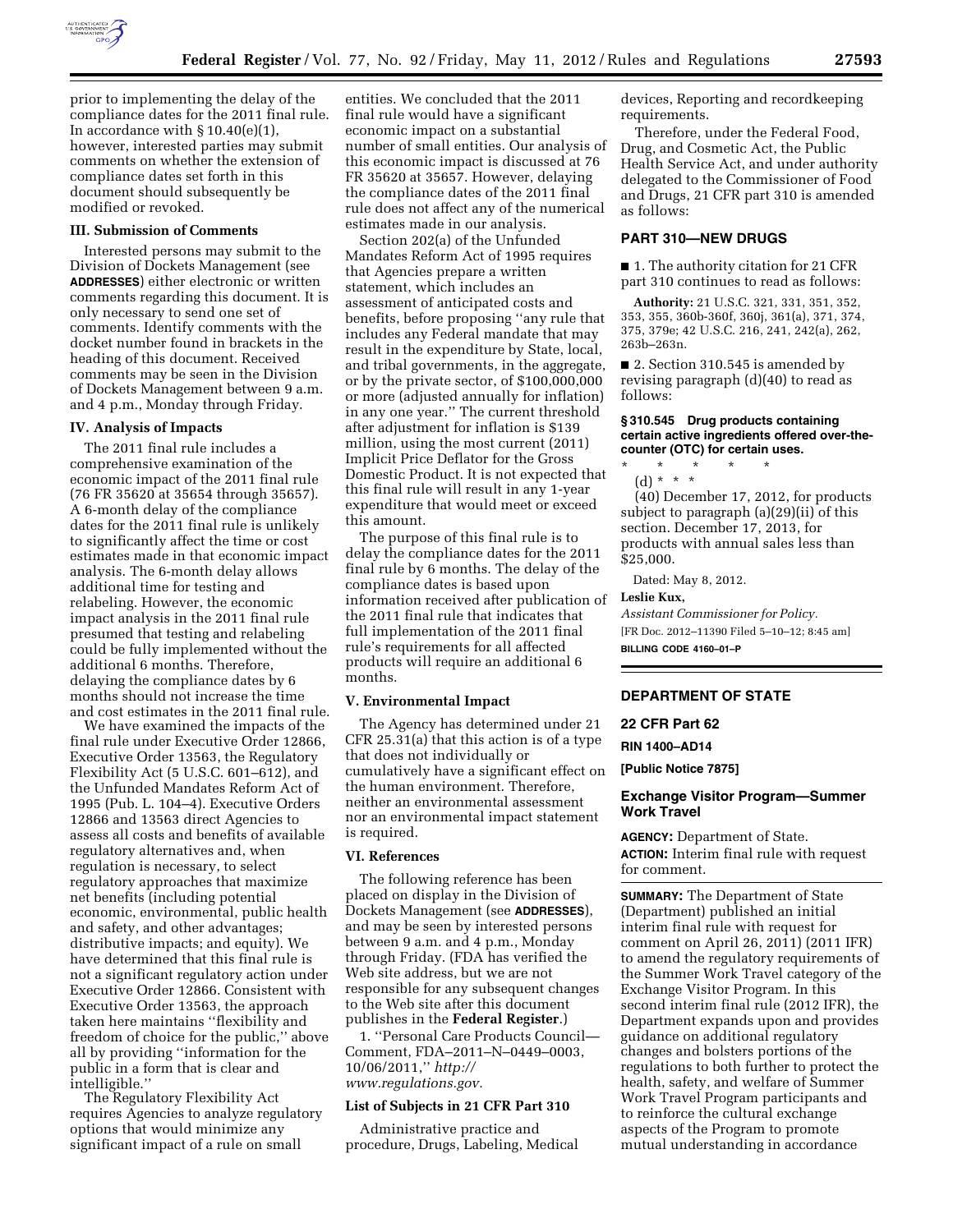with the Mutual Educational and Cultural Exchange Act of 1961. The Department has reviewed the comments submitted in response to the 2011 IFR, and this rule reflects those comments. Also, this 2012 IFR reinforces the cultural exchange aspect of the Program through the addition of a cultural component, and provides additional protection to program participants by describing types of job placements that are appropriate and by expanding the list of jobs prohibited under the Summer Work Travel Program. The enforcement of parts of this IFR is delayed until November 1, 2012.

**DATES:** This rule is effective May 11, 2012, with the exception of 22 CFR 62.32(h)(11) that will go into effect November 1, 2012. The Department will accept written comments from the public up to 60 days from July 10, 2012.

**ADDRESSES:** You may submit comments by any of the following methods:

• *Online:* Persons with access to the Internet may view this notice and provide comments by going to the regulations.gov Web site and searching on its RIN (1400–AD14) at: *[http://](http://www.regulations.gov/index.cfm)  [www.regulations.gov/index.cfm.](http://www.regulations.gov/index.cfm)* 

• *Mail (paper, disk, or CD–ROM submissions):* U.S. Department of State, Office of Designation, SA–5, Floor 5, 2200 C Street NW., Washington, DC 20522–0505.

• *Email: [JExchanges@state.gov.](mailto:JExchanges@state.gov)* You must include the RIN (1400–AD14) in the subject line of your message.

**FOR FURTHER INFORMATION CONTACT:**  Robin J. Lerner, Deputy Assistant Secretary for Private Sector Exchange, U.S. Department of State, SA–5, Floor 5, 2200 C Street NW., Washington, DC 20522–0505; phone (202) 632–2805; fax (202) 632–6442.

#### **SUPPLEMENTARY INFORMATION:**

#### **Executive Summary**

*Statement of Need.* In recent years, the work component of the Summer Work Travel Program has too often overshadowed the core cultural component necessary for the Program to be consistent with the Fulbright-Hays Act. In addition, there have been complaints regarding job placements, work conditions, and participant accommodations. As a result, the Department initiated a comprehensive review of the Summer Work Travel Program in mid-2010, and issued the 2011 IFR based on this review. However, events that occurred in the summer of 2011 confirmed to the Department that it needed to enhance its scrutiny of the Summer Work Travel Program and take additional steps to

amend regulations to protect program participants.

The Department is keenly aware, however, that the salutary foreign affairs goals of the Exchange Visitor Program, including the Summer Work Travel Program can be seriously jeopardized, when even a single participant has a harmful or abusive exchange experience, or is inappropriately placed without due regard for the core cultural requirements and intended benefits of the Program. Therefore, through this second IFR, the Department seeks to continue: (i) Reforming the Summer Work Travel Program; (ii) ensuring that the Program better protects the health, safety, and welfare of program participants; and (iii) fortifying the Program's prestige as a world class U.S. public diplomacy initiative.

*Statement of Legal Authority.* The Exchange Visitor Program (of which the Summer Work Travel Program is one of 15 categories of program types) was authorized by the Mutual Educational and Cultural Exchange Act of 1961 (Pub. L. 87–256, 75 *Stat.* 527) (Fulbright-Hays Act or Act) and implemented through 22 CFR part 62. Enacted by the *87th United States Congress* on September 21, 1961, the Act's stated purpose was ''to increase mutual understanding between the people of the United States and the people of other countries by means of educational and cultural exchange; to strengthen the ties which unite us with other nations by demonstrating the educational and cultural interests, developments, and achievements of the people of the United States and other nations, and the contributions being made toward a peaceful and more fruitful life for people throughout the world. \* \* \*'' In the half century since the Act's passage, millions of people—program participants, Americans with whom they interact, and friends and family of the participants with whom they share their experiences upon returning home—have benefitted from the mutual understanding and peaceful relations that can derive best from such personto-person contact. The Summer Work Travel Program embodies and carries forward the stated purpose and intent of the Act.

*Provisions of the 2011 IFR.* The 2011 IFR presented four major changes (and several minor changes) to the Summer Work Travel Program regulations that were designed to strengthen sponsors' oversight of both their program participants and the third parties who assist them in performing the core administrative functions of the Exchange Visitor Program. Those changes were:

1. Sponsors were required to vet and confirm the validity of all host employers and fully vet all job offers;

2. Only Summer Work Travel Program participants from countries that participated in the Visa Waiver Program could depart their home countries without pre-placed jobs;

3. Sponsors were required to fully vet all third parties who they engaged to assist in performing certain enumerated core functions; and

4. Sponsors were required to contact active program participants on a monthly basis to monitor both their welfare and their geographical physical location.

However, in spite of these changes, events that occurred in the summer of 2011 confirmed the need to take additional steps to amend the regulations that safeguard program participants.

*Changes to the 2011 IFR.* Following the publication of the 2011 IFR, the Department reviewed comments received from 35 parties. Effective immediately, this rule makes further changes to some provisions introduced in the 2011 IFR to reflect those comments, clarify ambiguities, and make necessary corrections. These changes include:

1. The Department corrected two inadvertent changes to the regulations: Sponsors must continue to offer participants assistance in finding job placements starting one week (versus two) after participants initiate their job searches; and it reinserted language prohibiting employers from paying participants less than their American counterparts;

2. Sponsors are not required to maintain listings of bona fide job offers (but must offer participants reasonable assistance in finding new jobs);

3. Sponsors are not required to verify the Employee Identification Numbers (EIN) of host employers (although they must obtain them);

4. Sponsors must obtain evidence that potential host employers are registered to do business in the jurisdictions where participants will be placed;

5. Sponsors must input job titles and sites of activity in the Student and Exchange Visitor Information System (SEVIS) prior to participants' visa interviews (and not prior to issuing Forms DS–2019);

6. Host employers may not assist sponsors in the monthly monitoring of participants; and

7. Acknowledging the Department does not have jurisdiction over host employers, the ''host employer obligation'' section is renamed ''host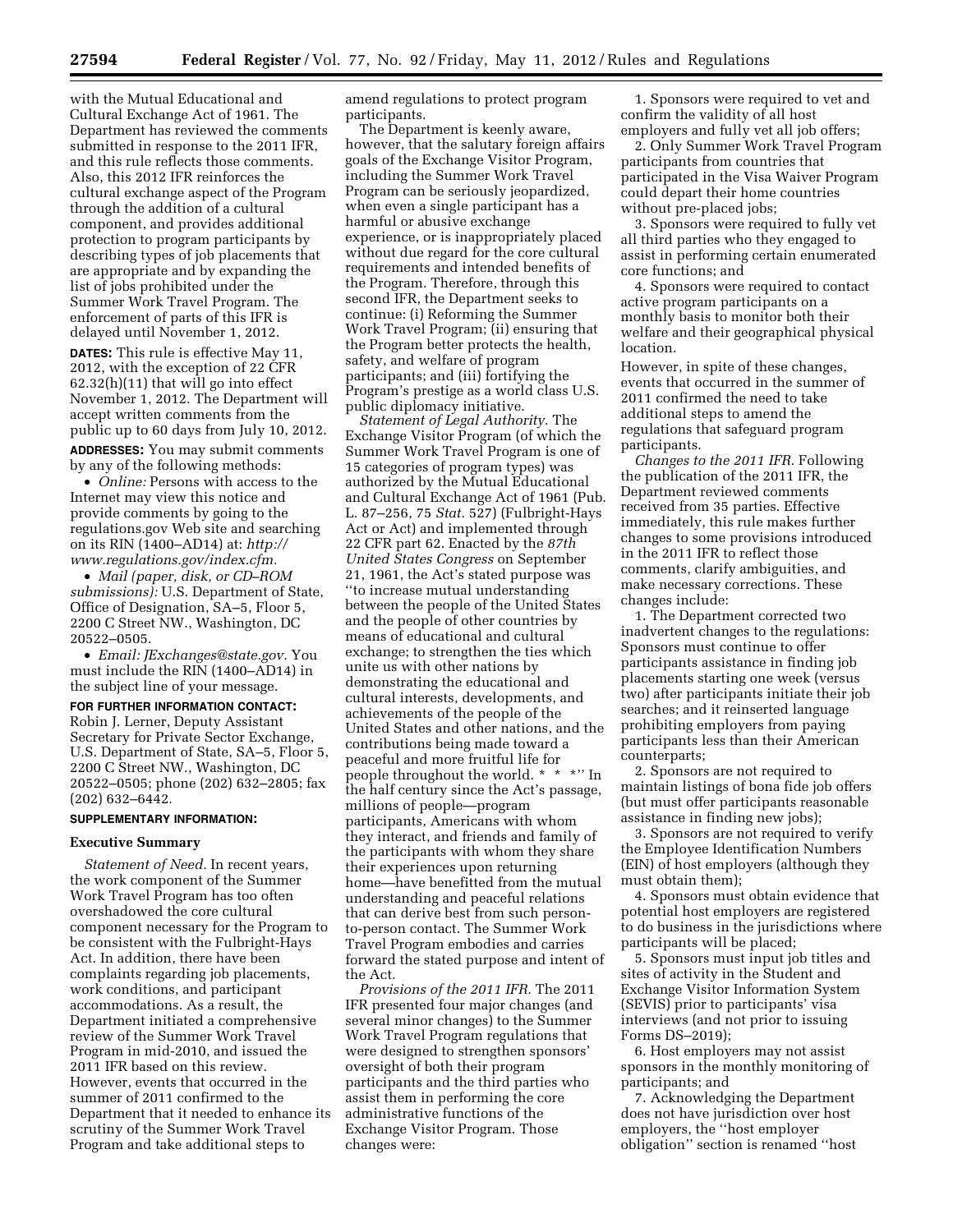employer cooperation'' and refocused to urge sponsors to work only with host employers willing to make good faith efforts to comply with the requirements therein.

The provisions of the 2011 IFR, as amended by the 2012 IFR, are considered final upon publication of this 2012 IFR. The Department is not soliciting further notice and comment on these provisions.

*New Provisions in the 2012 IFR.*  Additional changes to the Summer Work Travel Program regulations presented in the 2012 IFR allows the U.S. government to better regulate sponsors in order to protect participants, the program itself, and U.S. communities that support Summer Work Travel participants. The 2012 IFR implements new regulations to expand sponsors' obligations with respect to the cultural component mandated by the Act, clarify characteristics of jobs that are consistent with the purpose of the Act, identify jobs that are inconsistent with the purpose of the Act, and otherwise provide guidance to sponsors to ensure appropriate administration of the Summer Work Travel Program, with one exception, starting with the 2012 summer season. The 2012 IFR clarifies several issues that commenting parties raised:

1. The requirement that participants contact sponsors within ten days following their arrivals does not conflict with the requirement that sponsors validate SEVIS records within 30 days of participants' arrivals;

2. Individuals enrolled full time in on-line universities are not eligible for the program;

3. Sponsors and foreign entities cannot provide host employers cash or gift incentives (though they may host job fairs);

4. Sponsors must provide *itemized*  annual cost schedules for all fees participants pay for program participation (including fees charged by foreign entities);

5. Sponsors must *terminate* (versus *end*) the programs of participants who do not comply with certain requirements that sponsors are obligated to enumerate during program orientation;

6. Sponsor outreach to participants must be answered in order for the contacts to be considered monthly monitoring;

7. Sponsors must annually vet host employers and third parties (foreign and domestic) and each season must reconfirm the number of jobs available with each host employer; and

8. Sponsors must vet initial, subsequent, and additional jobs before participants start work.

A significant enhancement presented in the 2012 IFR is the refocus of the program on the cultural experience of participants, which in recent years has been overshadowed by the goal of income production. In addition, the 2012 IFR makes changes to better protect the health, safety, and welfare of participants. To this end, the 2012 IFR makes several changes including adding the following requirements:

1. Sponsors must provide information to incoming participants explaining the cultural component of the Summer Work Travel Program, including guidance on how best to experience U.S. culture and/or descriptions of cultural opportunities that sponsors have arranged;

2. Job placements must be seasonal or temporary and must provide opportunities for participants to interact regularly with U.S. citizens and experience U.S. culture during the work portion (i.e., not travel portion) of their programs;

3. In addition to the job prohibitions expanded in the 2011 IFR, sponsors must not place participants:

a. With employers that fill nonseasonal or non-temporary job openings with participants with staggered vacation schedules;

b. In positions that require licensing or as operators or drivers of vehicles or vessels for which drivers' licenses are required regardless of whether they carry passengers or not;

c. In jobs for which there is another specific J visa category;

d. In positions requiring work hours that fall predominantly between 10:00 p.m. and 6:00 a.m.;

e. In positions declared hazardous to youth by the Secretary of Labor at Subpart E of 29 CFR part 570;

f. In positions that require sustained physical contact with other people and/ or adherence to the Center for Disease Control and Prevention's Universal Blood and Body Fluid Precautions guidelines (e.g., body piercing, tattooing, massage, manicure);

g. In positions that are substantially commission-based and thus do not guarantee that participants will be paid minimum wage in accordance with federal and state laws;

h. In positions involved in gaming and gambling that include direct participation in wagering and/or betting;

i. In positions in chemical pest control, warehousing, catalogue/online order distribution centers;

j. In positions with travelling fairs or itinerant concessionaires; and

k. After November 1, 2012, in positions in the North American Industry Classification System's (NAICS) Goods-Producing Industries occupational categories industry sectors 11, 21, 23, 31–33 (set forth at *[http://](http://www.bls.gov/iag/tgs/iag_index_naics.htm) [www.bls.gov/iag/tgs/](http://www.bls.gov/iag/tgs/iag_index_naics.htm)  iag*\_*index*\_*[naics.htm](http://www.bls.gov/iag/tgs/iag_index_naics.htm)*).

Sponsors are also required to take more active roles in ensuring that participants have access to suitable, affordable, and safe housing and reliable and affordable transportation between their residences and worksites.

The 2012 IFR also includes new protections for U.S. workers. Each season, sponsors must confirm that the host employers with which they intend to place participants:

1. Will not displace U.S. workers at worksites where they place program participants;

2. Have not experienced layoffs in the past 120 days; and

3. Do not have workers on lockout or on strike.

The Department seeks comment on the new provisions presented in the 2012 IFR.

### **Background**

On April 26, 2011, the Department of State (Department) issued an interim final rule with request for comment modifying the regulations of the Summer Work Travel category of the Exchange Visitor Program (2011 IFR) (see 76 FR 23177). Those regulations became effective on July 15, 2011. The Department has reviewed the comments of 35 parties, and this rule modifies the regulations to reflect those comments. Effective immediately, this rule makes further changes on an interim final basis to the Summer Work Travel Program regulations and requests comments.

The Department is aware of and appreciates the efforts the sponsor community has undertaken to adjust in a short timeframe to the new regulatory model presented in the 2011 IFR. It is imperative, however, to amend further the Summer Work Travel Program regulations before the next large wave of participants arrives. The changes included in the 2012 IFR bear most directly on the health, safety, and welfare of the participants and reinforce the cultural exchange aspects of the Program to promote mutual understanding in accordance with the Mutual Educational and Cultural Exchange Act of 1961, as amended; 22 U.S.C. 2451 *et seq.* (Fulbright-Hays Act or Act). The Department will propose other modifications to the Summer Work Travel Program later in 2012 through a Notice of Proposed Rulemaking (NPRM).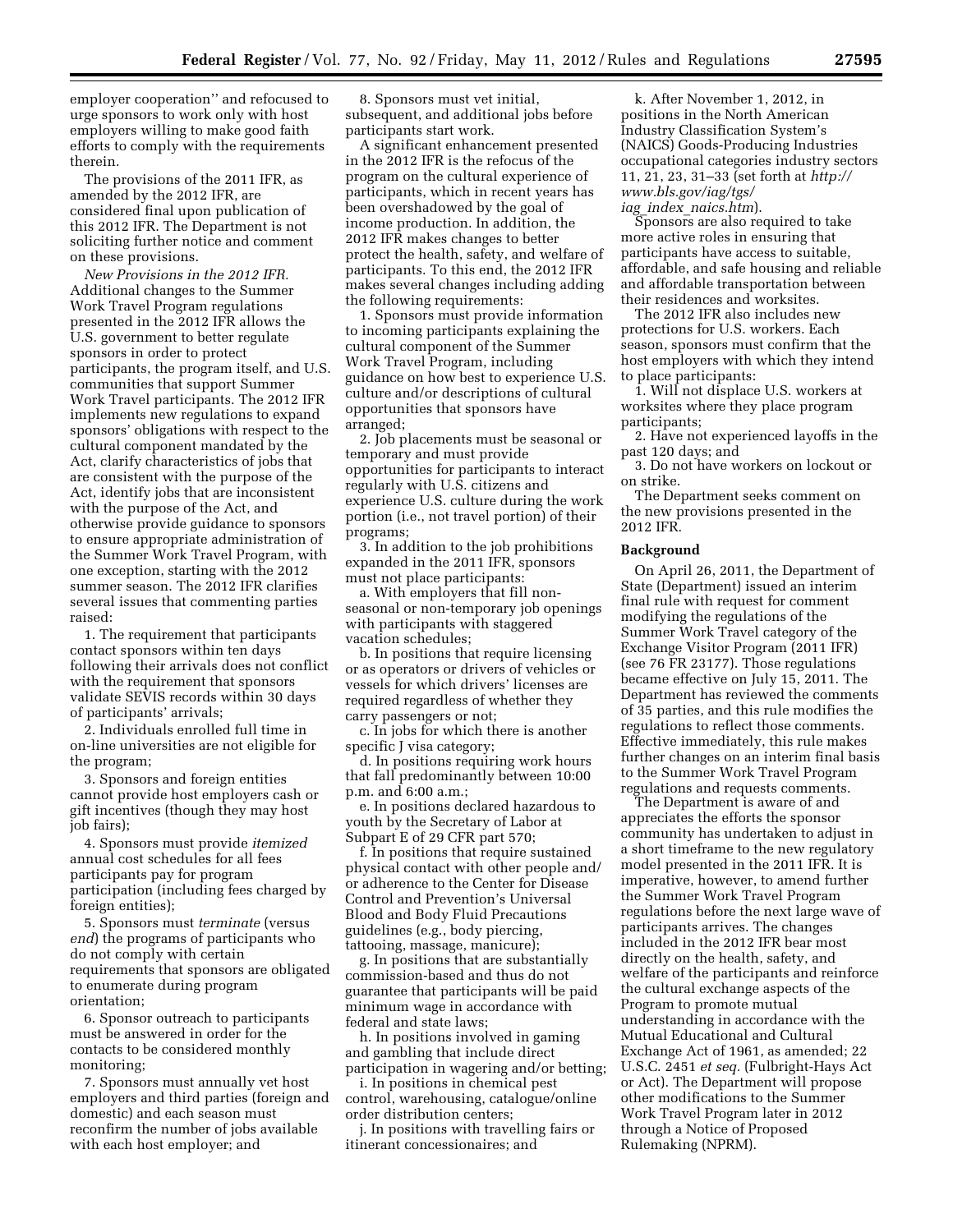The focus of the 2012 IFR is threefold. First, the Department will introduce new requirements to remind sponsors of the centrality of the cultural component of the Summer Work Travel Program and, in this regard, prescribe characteristics of certain job placements and types of cultural activities that can appropriately promote mutual understanding, a core purpose of the Fulbright-Hays Act. Second, the Department will discuss changes it adopted in the 2011 IFR in light of the comments it received and will announce the final regulatory changes associated with that effort. Finally, it will implement new regulations, most of which are effective with the publication of this rule, to expand sponsors' obligations with respect to the cultural component, clarify characteristics of jobs that are consistent with the purpose of the Act, identify jobs that are inconsistent with the purpose of the Act, and otherwise provide guidance to sponsors to ensure appropriate administration of the Summer Work Travel Program starting with the 2012 summer season, during which roughly 80 percent of all program participants come to the United States.

*Summer Work Travel Program.* The Summer Work Travel Program allows foreign post-secondary students (mostly between the ages of 18 and 30) to come to the United States—for a maximum of four months—during their major academic breaks to travel and work in largely unskilled jobs. For nearly 50 years, this category of the Exchange Visitor Program has been a part of U.S. public diplomacy efforts, under the auspices of the Fulbright-Hays Act. As reflected in a Statement of Policy dated March 28, 1996 (see 61 FR 13760), this category of the Exchange Visitor Program was implemented to open the program to those persons who were otherwise financially unable to visit the United States. During the initial 50 years of the program, more than one million foreign students have participated in the Sumer Work Travel Program. The popularity of this Program—both with participants and U.S. embassies and consulates abroad as part of their public diplomacy efforts arises from the participants' ability to enjoy cultural exchange experiences while offsetting at least a portion of their travel costs through temporary employment in the United States. However, despite its popularity, the Program is not without challenges.

In recent years, the work component has too often overshadowed the core cultural component necessary for the Summer Work Travel Program to be consistent with the intent of the

Fulbright-Hays Act. Also, the Department learned that criminal organizations were involving participants in incidents relating to the illegal transfer of cash, the creation of fraudulent businesses, and violations of immigration law. There also were increasing numbers of complaints related to the Program, such as reports of improper or unsafe job placements, fraudulent job offers, post-arrival job cancellations, inappropriate work hours, and problems regarding housing and transportation.

In response, the Department initiated a comprehensive review of the Summer Work Travel Program in mid-2010, intended both to enhance the Department's governance of the designated Summer Work Travel Program sponsors and to tighten the regulations these sponsors must follow. To this end, the Department has been reevaluating the regulations and making changes to the Summer Work Travel Program regulatory model. In January 2011, following a series of meetings with law enforcement agencies, employers, industry associations, and sponsors, the Department adopted a pilot program for Summer Work Travel Program participants from certain countries with a higher prevalence of problems (Pilot Program). The second step to safeguarding and strengthening the Summer Work Travel Program was incorporating Pilot Program concepts as key elements of the 2011 IFR. The 2011 IFR presented four major changes (and several minor changes) to the Summer Work Travel Program regulations that were designed to strengthen sponsors' oversight of both their program participants and third parties who assist them in performing core functions that are inherent in the administration of the Exchange Visitor Program (i.e., participant screening, selection, orientation, placement, and monitoring; and the promotion of mutual understanding). First, sponsors were required to vet and confirm the legitimacy of all host employers and fully vet all job offers. Second, only Summer Work Travel Program participants from countries that participated in the Visa Waiver Program could depart their home countries without pre-placed jobs. Third, sponsors were required to vet fully all third parties whom they engaged to assist in performing certain enumerated core functions. Finally, sponsors were required to contact active program participants on a monthly basis to monitor both their welfare and their geographical physical location. The incorporation of these concepts into the

overall Summer Work Travel Program regulations in the 2011 IFR formally ended the separate Pilot Program.

Events that occurred in the summer of 2011 confirmed the Department's initial assessment that it needed to enhance further its scrutiny of the Summer Work Travel Program and take additional steps to amend regulations that safeguard program participants. While the 2011 IFR established procedures for confirming the existence of proposed job placements, it did not provide guidance for assessing the suitability of job offers or preventing the displacement of U.S. workers. In August, the Department learned of inappropriate job placements for Summer Work Travel Program participants who were staffing a packaging plant. Summer Work Travel Program participants: (1) Were concentrated in single locations for long hours in jobs that provided little or no opportunity to interact with U.S. citizens; (2) were exposed to workplace safety and health hazards; and (3) were subjected to predatory practices through wage deductions for housing costs. These circumstances informed the Department that additional regulatory changes were necessary in order better to regulate the sponsors to protect participants, the program itself and U.S. communities that support Summer Work Travel participants.

As part of the overall Program review, in September 2011, the Department announced and initiated on-site reviews of 14 Summer Work Travel Program sponsors. (See 76 FR 59182 (Sept. 23, 2011).) In addition to assessing sponsor compliance with the current regulations, these reviews allowed the Department to consult with sponsors regarding the impact of the 2011 IFR on their operations. The Department completed these site visits and is in the process of analyzing the results.

Next, the Department announced a cap on the maximum number of Summer Work Travel Program participants for calendar year 2012 and a moratorium on the designation of additional organizations as sponsors in the Summer Work Travel Program category. (See 76 FR 68808 (Nov. 7, 2011)) Peaking at just over 153,000 participants in 2008, the Summer Work Travel Program will proceed for the near future at a level not to exceed 109,000 participants annually. The cap is sponsor-specific and based on the number of participants for each sponsor with program start dates between January 1 and December 31, 2011 (i.e., for the calendar year). The Department intends to retain these restrictions until it is confident that the program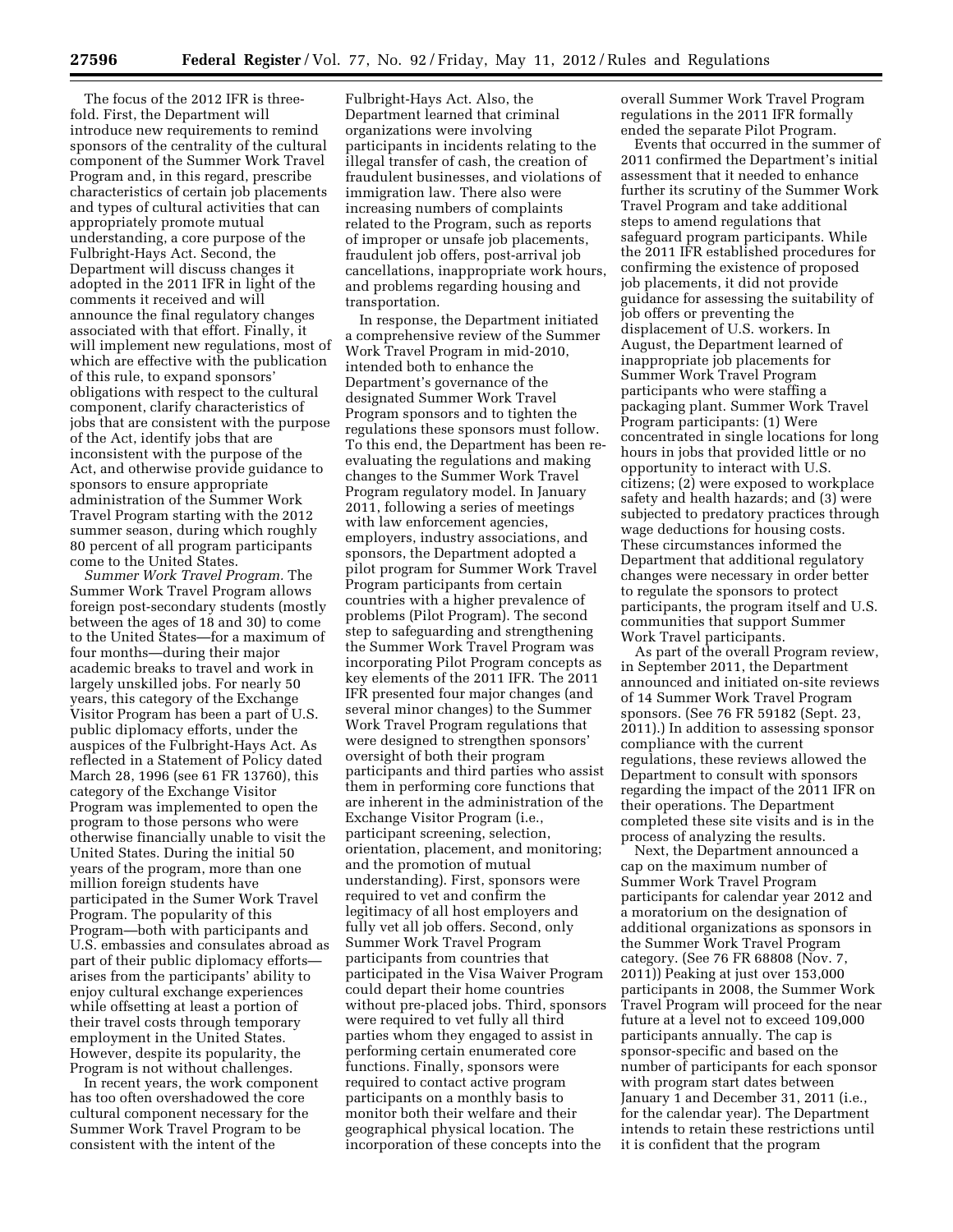regulations are sufficient to remedy identified concerns.

In November 2011, the Department hosted an open meeting with the sponsor community, including the Alliance for International Educational and Cultural Exchange. On December 13, 2011, the Department issued Guidance Directive 2011–05. See *[http://j1visa.state.gov/wp-content/](http://j1visa.state.gov/wp-content/uploads/2012/01/2011-GD05-12_13_2011Summer-Work-Travel-A-Cultural-Experience.pdf)  [uploads/2012/01/2011-GD05-](http://j1visa.state.gov/wp-content/uploads/2012/01/2011-GD05-12_13_2011Summer-Work-Travel-A-Cultural-Experience.pdf)  12*\_*13*\_*[2011Summer-Work-Travel-A](http://j1visa.state.gov/wp-content/uploads/2012/01/2011-GD05-12_13_2011Summer-Work-Travel-A-Cultural-Experience.pdf) [-Cultural-Experience.pdf.](http://j1visa.state.gov/wp-content/uploads/2012/01/2011-GD05-12_13_2011Summer-Work-Travel-A-Cultural-Experience.pdf)* The Department used these forums to announce its heightened scrutiny of the Summer Work Travel Program and its intention to publish new program regulations through additional rulemakings, including the 2012 IFR. The Department invited comments on both occasions. A number of sponsors criticized the Department for opting to modify the Summer Work Travel Program regulations through another interim final rule. The Department concluded that it must issue another interim final rule in order to promptly improve its existing regulatory framework given the potential impact on individual participants' health, safety, and well-being. The use of traditional notice and comment procedures would not allow for implementation of these important safeguards prior to the summer of 2012. Accordingly, the Department is making certain rule changes in the 2012 IFR and will publish additional modifications through NPRM procedures later this year. To further monitor and ensure the health, safety, and welfare of program participants, the Department of State is in discussion with the Department of Homeland Security and other federal agencies and enforcement authorities regarding the appropriateness of an information-sharing memorandum of understanding (MOU). Such MOU would establish guidelines and a protocol for the exchange of, analysis of, and appropriate action on, information indicating possible criminal abuse or misuse of the Summer Work Travel Program.

*Cultural exchange.* The Summer Work Travel Program is intended to allow foreign nationals, who could not otherwise afford to visit the United States as tourists or students, the opportunity to experience U.S. culture by defraying part of their travel and living expenses by working while in the United States. Over time, however, some sponsors, participants, and host employers lost sight of the central cultural exchange focus of the Act. Additionally, many participants viewed the Program as an opportunity simply to work in jobs that allow them to earn

more money than they would in their home countries. The Program's evolution did not comport with the intentions of the Act or the purpose of international exchange programs to increase mutual understanding. Accordingly, the 2012 IFR refocuses the Summer Work Travel Program towards the U.S. cultural experience and away from its income and labor opportunities.

The cultural dimension of the Summer Work Travel Program experience is essential to all participants. Sponsors must consider the cultural component in all placement decisions. Rather than mandating specific types of cultural programs, however, the Department offers as guidance two examples of ways sponsors can meet the cultural component requirement. Sponsors could organize activities that acquaint participants with recognized features of U.S. culture and history (e.g., national parks, historic sites, major cities, scenic areas) and/or offer activities that engage participants with the communities in which they work and live. A core presumption underlies the Department's renewed focus on the cultural component of the Summer Work Travel Program: solely work-based cultural exposure is insufficient. Only those sponsors that demonstrate that their Summer Work Travel Program participants engage in cultural exchange activities outside of their places of employment will qualify to be considered for biannual re-designation.

Summer Work Travel Program participants historically have been placed in a wide variety of jobs in all 50 states and the District of Columbia. The Department recognizes that it would be difficult, at best, to prescribe specific cultural activities that the current 49 designated sponsors must offer to their program participants. With this in mind, the Department changes the Summer Work Travel Program regulations to ensure that participants are placed in jobs that are conducive to experiencing U.S. culture. To that end, the 2012 IFR enumerates criteria that sponsors must meet when approving job offers, and it expands the list of prohibited placements. More specifically, it requires sponsors to ensure participants have specific opportunities to interact with U.S. citizens and experience U.S. culture outside their workplaces.

Many sponsors already provide cultural opportunities for their Summer Work Travel Program participants. The Department commends those sponsors and encourages them to share their ''best practices'' when commenting on the 2012 IFR. Sponsors must focus their

placements on jobs that are clearly appropriate under these new regulations and that offer opportunities to interact with U.S. citizens. Sponsors must also enable regular interaction with Americans during work and non-work hours. For example, a significant majority of Summer Work Travel Program participants work in vacation areas—in or near beach communities, amusement parks, and campgrounds in the summer and at or around ski resorts in the winter. These service industry jobs provide routine opportunities for participants to interact with U.S. citizens—both as customers and coworkers.

Although the new placement criteria and prohibitions together establish that the participants' jobs must provide them interactions with U.S. citizens (e.g., coworkers, customers), such exposure during the course of the work-day will not satisfy the cultural requirement of the Summer Work Travel Program. Sponsors must intentionally plan and implement cultural activities to augment this quotidian exposure in order to be in compliance with the purpose of the Act. The Department understands that the more widely participants are geographically dispersed, however, the more difficult it may be for sponsors to arrange and/or monitor directly these mandatory cultural events. Accordingly, the Department reassesses both the types of third parties that sponsors may use to assist them in performing core programmatic functions, e.g., promoting mutual understanding, as well as the specific functions third parties may perform.

Specifically, this 2012 IFR allows sponsors to enlist third parties to oversee cultural activities designed to expose participants to U.S. citizens and U.S. culture. That is, domestic third parties—including employers—may assist sponsors in ''the promotion of mutual understanding'' by arranging sightseeing tours, trips to sporting events, local community activities, etc. As the 2012 IFR modifies the 2011 IFR to allow only sponsors to complete the monthly monitoring requirement, third party arranged cultural activities are not a substitute for the monthly monitoring requirement. The Department reminds sponsors that they are responsible for the actions of third parties they may engage to fulfill the cultural component requirement and that such actions will be imputed to the sponsors. The Department seeks comment on sponsors' provision of cultural opportunities, especially with respect to best practices that can be shared with the sponsor community.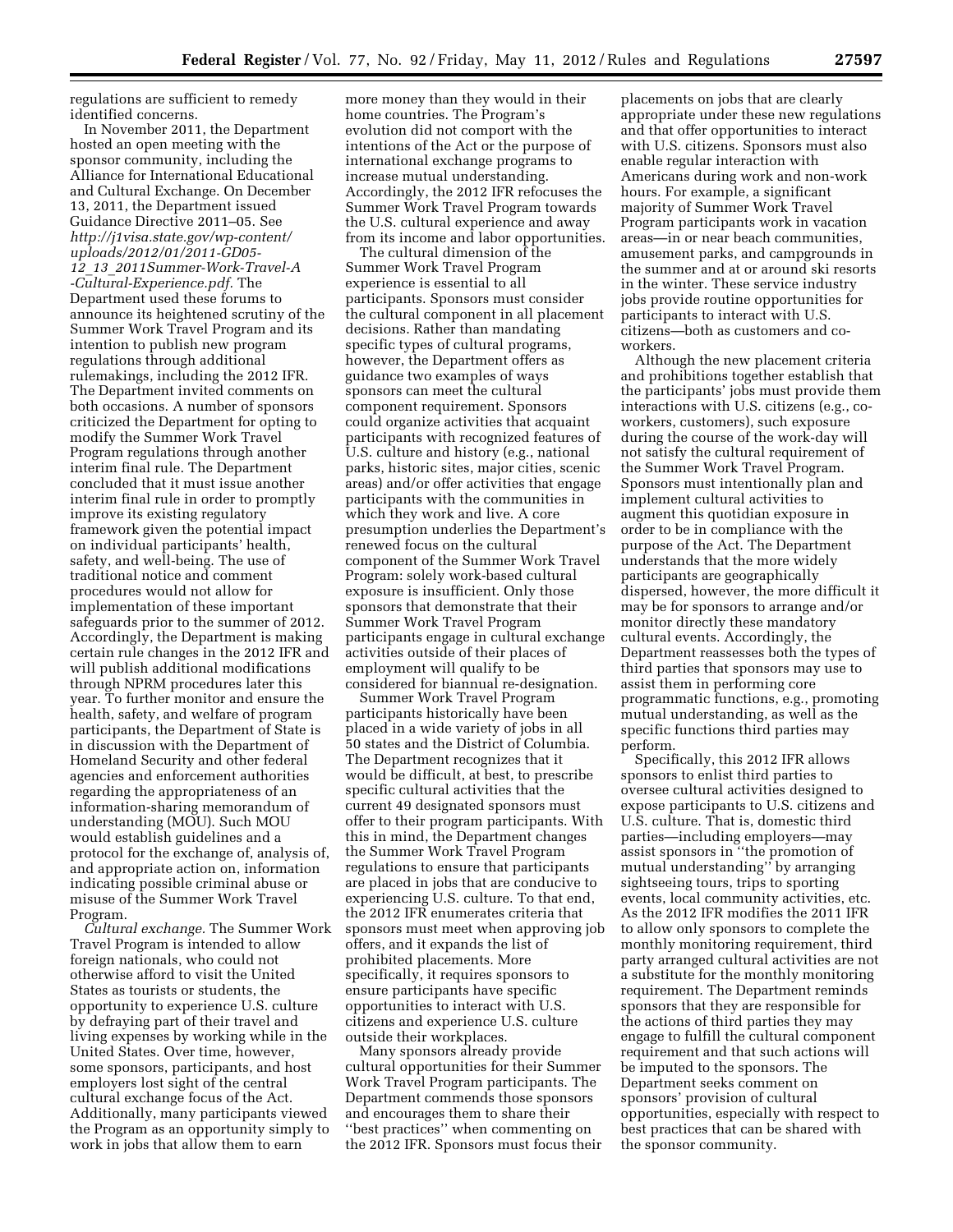*Comment analysis received on the 2011 IFR.* Thirty-five parties submitted comments to the 2011 IFR. Of those, 12 parties were designated sponsors and one was an association that represents designated sponsors. Most of the commenting parties recognized both the value of the Summer Work Travel Program and the need for modified regulations. However, both sponsors and small businesses who hire Summer Work Travel Program participants stated that the regulatory changes were administratively burdensome. Sponsors argued that the Department had understated the cost to implement the changes. Two research organizations and two individual citizens recommended shutting down or sharply reducing the Program's size. The 14 non-sponsor participants who supported the Summer Work Travel Program included small businesses, an amusement park industry association, and individual citizens. The small businesses noted that they often cannot find sufficient numbers of qualified Americans to fill the positions where J– 1 exchange visitors are traditionally placed. The Department has carefully considered all comments and has accordingly made modifications to the regulations proposed in the 2011 IFR as described below.

*Purpose.* One commenting party remarked on redundant language about program duration in the ''Purpose'' section of the regulations, and the Department has accordingly eliminated that language. However, the refocus of the cultural component of the Program has been added to this section. The Department has modified the language both to emphasize the cultural aspect of the Program and to call attention to the types of jobs that are appropriate for Summer Work Travel participants.

*Duration.* Seven parties commented about the length and timing of participants' Summer Work Travel programs. Several of them urged the Department to allow participants to stay past Labor Day, as seasonal employers may require their continued presence in order to meet this final concentration of demand. Others commented that the Department had adopted countrywide dates for program participation without regard for individual schools' academic calendars. Some disputed the requirement that final year students be restricted to those schedules, citing no reason for them to have to return home.

Other than final-year students who are expected to return home to start their careers, participants are expected to return to their studies following participation in the Summer Work Travel Program. Thus, these dates must

necessarily reflect academic calendars without regard for host employers' specific needs. To facilitate appropriate participation in the Summer Work Travel Program, the Department has established country-specific program start and end dates according to the academic year calendars of each country's universities. The Department may modify the list of country-specific program dates should a particular need arise (e.g., a shift in the academic year in a particular country). The Department notes that it does not allow final year participants to extend their programs beyond the country-specific end dates.

*Participant screening and selecting.*  The 2011 IFR reintroduced the concept of ''core'' programmatic functions (see 61 FR 13760 (published March 28, 1996)). Several parties commented on the concept of core functions, seeking further definition and clarification. The six core programmatic functions which are differentiated from more general business administrative functions are: participant screening, selection, orientation, placement, monitoring; and the promotion of mutual understanding. While the Department requires sponsors to undergo the rigorous designation and re-designation processes, it has correspondingly less influence and oversight over third parties who assist sponsors in the administration of their programs. Accordingly, the new Summer Work Travel Program paradigm prevents wholesale delegation of sponsor duties to parties unknown to the Department both by limiting the functions third parties can perform and by delineating steps sponsors must undertake to confirm the bona fides of such third parties. The Department continues to impute the actions of all third parties to the sponsors that engage them.

The 2011 IFR states that ''sponsors are solely responsible for adequately screening and making the final selection of their program participants. \* \* \* '' The Department has since realized that third parties should not assist sponsors in the core function of selecting participants, and it modifies the regulations accordingly. However, the Department broadly construes activity of ''screening'' to include recruiting, interviewing, assessing English language proficiency, etc. While foreign entities may screen participants, sponsors remain solely—and ultimately responsible both for setting the standards for screening and for making final participant selection, based upon information foreign entities gathered as part of the screening process.

*English language.* Two parties commenting on the 2011 IFR remarked about the importance of participants being proficient in English (e.g., safety of students and success of program depend on English language skills). In the 2011 IFR, the Department allowed sponsors to interview participants via video conference, thereby providing sponsors with a low-cost means of interviewing participants ''in person.'' Despite this change, the Department continues to notice a significant number of Summer Work Travel Program applicants who are denied visas because their English proficiency is not sufficient to participate in the Program. Since the lack of adequate English ability may put participants at risk during their exchanges, the 2012 IFR establishes more explicit English proficiency standards that applicants to the Summer Work Travel Program must demonstrate to their sponsors' satisfaction. Specifically, applicants must have sufficient English proficiency not just to perform their jobs, but also to navigate daily life; read and comprehend program materials; fully understand their job benefits and responsibilities and their rights and protections; and know how to obtain assistance, if necessary. The Department reminds sponsors that the addition of video-conferencing as an interview tool provided them a cost-effective means of conducting these interviews themselves should they find foreign entities not fully capable of accurately assessing applicants' English proficiency. The Department will interpret inordinately high visa rejection rates because of insufficient English language proficiency as an indication that sponsors are not sufficiently screening potential applicants.

*Accredited academic institutions.* The 2011 IFR also added the requirement that participants in the Summer Work Travel Program be ''enrolled full-time and pursuing studies at *accredited* postsecondary *academic* institutions located outside the United States'' (emphasis added). One party commented on this change, specifically with respect to the absence in the language of a requirement that these institutions have a formal campus of the ''bricks and mortar'' variety, and not be on-line schools. The Department did not intend to open the door to students enrolled in purely Internet-based schools. Summer Work Travel participants must have an academic pull back in their home countries (or in the foreign countries where they are studying) that requires them to leave the United States at the end of their academic breaks. Accordingly, the Department clarifies that the post-secondary institutions in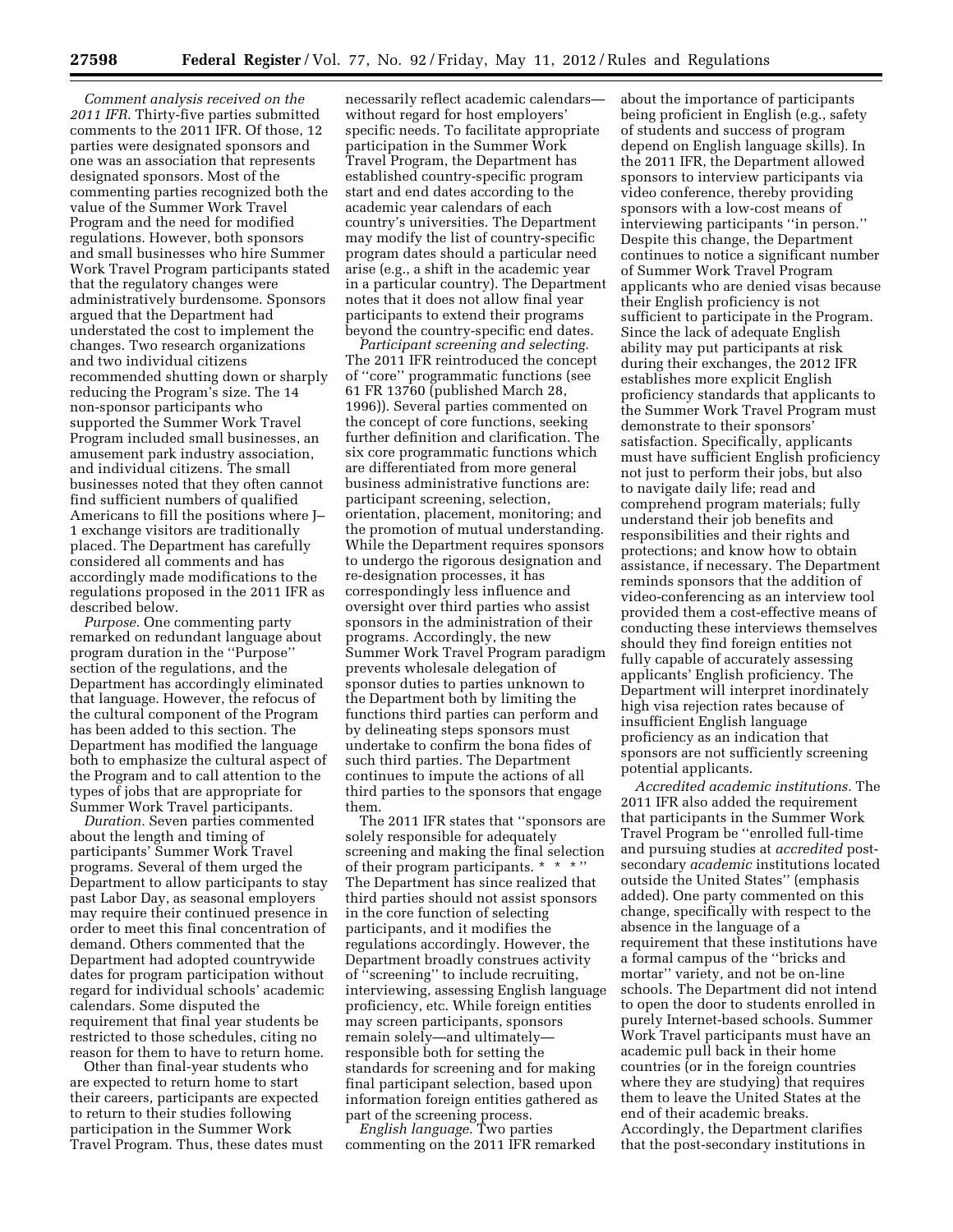which participants must be enrolled to participate in the Summer Work Travel Program must be classroom based, in addition to being accredited and academic in nature.

*Participant orientation.* The Department adds to the list of required orientation materials and information that sponsors must provide Summer Work Travel Program participants before they depart their home countries. Sponsors must explain the importance of the cultural component of the Summer Work Travel Program. They must provide guidance on how best to experience U.S. culture and/or describe cultural opportunities they have arranged. For participants with preplaced jobs, sponsors must provide details on job offers and information about housing and transportation to and from work. Additionally, sponsors must inform participants that they risk program termination if they (1) fail timely to report their arrival and/or changes of residence; (2) start work at un-vetted jobs; and/or (3) fail timely to respond to sponsors' monthly monitoring outreach contacts. Many commenting parties opined that it would be difficult to get college students to respond to sponsors' outreach. The Department disagrees. By providing sufficient orientation and a clear understanding of the conditions of program participation at the outset, sponsors should be able to gain the cooperation of their participants to comply with program rules. The Department encourages sponsors that already achieve this level of cooperation from their participants to share their best practices with the Department during the comment period.

*Consequences of non-compliance by participants.* With respect to how to respond to participants who fail to meet the obligations enumerated above, the preamble accompanying the 2011 IFR stated: ''As a point of clarification of existing regulations, sponsors are obligated to end the exchange programs of participants who do not report their arrival within ten days following the program start date or who do not report changes in their U.S. addresses or sites of activity within ten days of such moves.'' (76 FR 23177, 23180) (April 24, 2011)) During the on-site reviews, at association meetings, and in comments filed in response to the 2011 IFR, many sponsors inquired whether they should simply "end" programs of noncompliant participants' programs or actually terminate their status in the Student and Exchange Visitor Information System (SEVIS). The Department recognizes that this statement needs further clarification.

Sponsors must inform participants that their non-compliance will result in their termination from the program, and that program termination puts at risk their ability to travel to the United States in the future.

Many commenting parties expressed concern that the requirement that participants contact their sponsors within ten days of arrival in the United States conflicted with the requirement that sponsors validate participants' records in the SEVIS within 30 days. The Department clarifies that this new notification requirement does not change the requirement in 22 CFR 62.70(b) that sponsors update SEVIS records within 21 days of learning of changes of current U.S. addresses, or the requirement in 22 CFR 62.70(d) that sponsors validate SEVIS records of Summer Work Travel Program participants within 30 days of their program start dates. These are obligations of sponsors with respect to SEVIS maintenance; the new regulatory language imposes an obligation on participants to report their arrivals and any address changes promptly to their sponsors. Since implementing the 2011 IFR, however, the Department has determined that participants cannot change or add jobs independently. If they wish to change or add jobs, they must first consult with their sponsors who must verify the terms and conditions of prospective jobs and fully vet potential host employers. This change has made unnecessary the previous requirement that participants inform sponsors within ten days of changing jobs. Accordingly, the Department modifies the regulations to make clear that the participants' ten-day notification requirement applies only to reporting participants' arrivals and changes of residences (including securing initial residences). It further clarifies that sponsors must inform participants that they may not start, change, or add jobs before their sponsors have vetted the host employers and the terms and conditions of the jobs pursuant to 22 CFR 62.32(n). The Department requires sponsors to act promptly (i.e., within 72 hours) to verify this information and to report back to the participants the results of such action.

The Department considers participants starting work before their sponsors fully vet their jobs to be engaged in unauthorized employment and reminds sponsors of 22 CFR 62.16(b), which states: ''An exchange visitor who engages in unauthorized employment shall be deemed to be in violation of his or her program status and is subject to termination as a

participant in an exchange visitor program.'' The requirement that program participants not change jobs without permission from their sponsors in no way suggests that participants must remain in unsuitable positions such as those that are not consistent with written job offers or in other ways do not meet the expectations of participants or the purpose of the Act. The Department expects that sponsors will not unreasonably withhold their assistance or permission for participants who have valid reasons for wishing to change or add jobs.

*Employees at will.* One sponsor sought clarification of the requirement that sponsors provide pre-placed participants with information about the ''contractual obligations'' between the participants and their employers. This party asked what kind of information was required and how a ''contract'' could exist given that most participants—like their U.S. counterparts in these jobs—would be considered ''employees at will.'' The Department agrees that Summer Work Travel Program participants are employees at will, but nevertheless requires sponsors to inform participants about the terms and conditions of their job offers. This creates a degree of transparency that can ensure that the participants' expectations are in line with the jobs and conditions that they will encounter upon their arrival in the United States. The Department is developing a Summer Work Travel Program Job Placement Form (i.e., Form DS–7007) to capture the information necessary for sponsors to demonstrate that they have fully vetted potential jobs (e.g., the name and address of the host employer, the hourly wage, benefits, the range of hours per week the participants likely will work, whether the host employer has arranged housing, and if so, its cost to the participant). The Department published the form in the **Federal Register** and sought comment on its design (see 76 FR 72996 (Nov. 28, 2011)). Until such time as the DS–7007 Form is finalized and adopted, as a ''best practice,'' sponsors may voluntarily begin using forms similar to the Form DS–7007 for informing participants about the details of their vetted jobs.

*Cultural component.* Sponsors are required to inform participants prior to their departure from their home countries about the importance of the cultural aspects of the Summer Work Travel Program. They must provide specific guidance on how participants can avail themselves of cultural opportunities in general as well as identify specific activities that the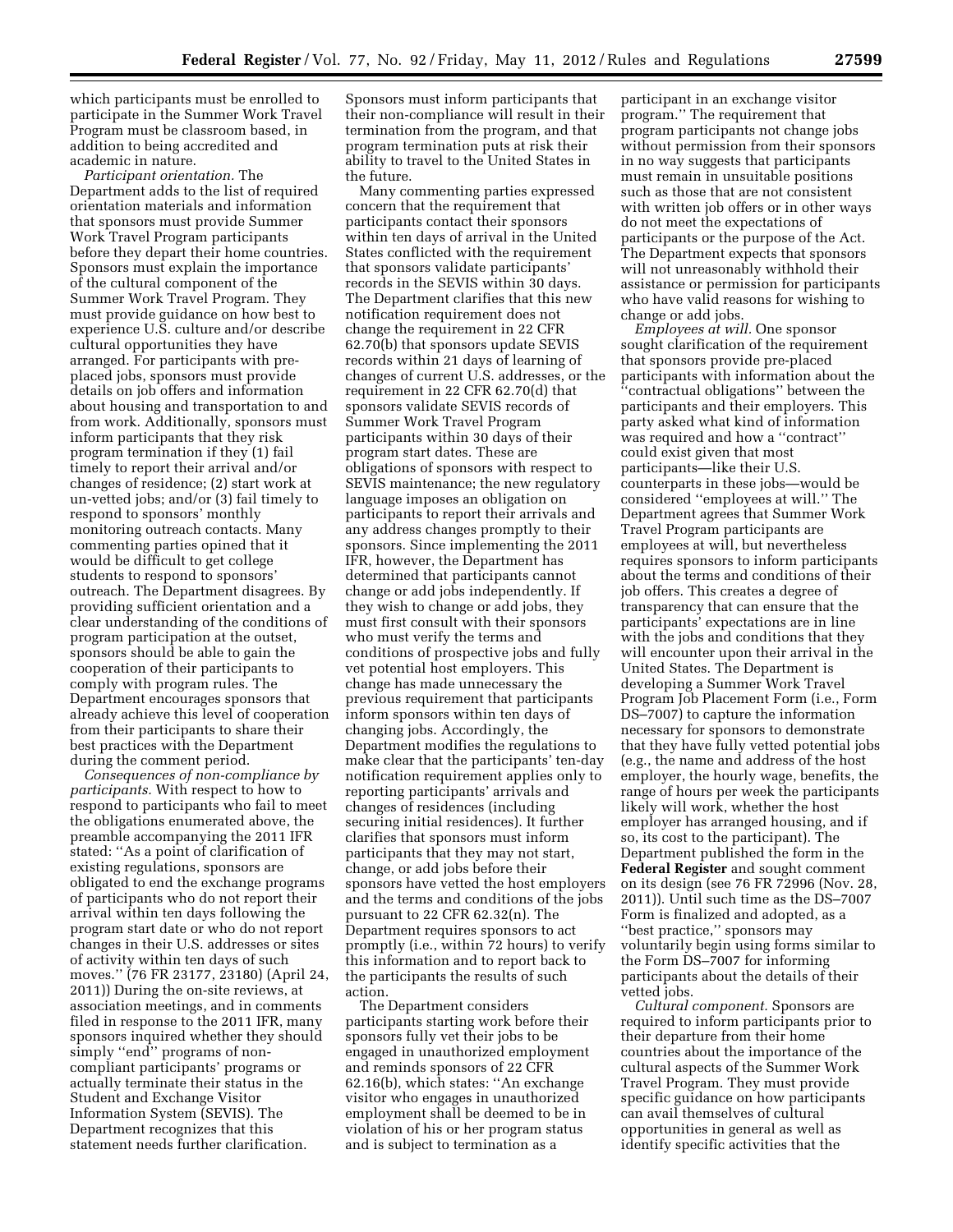sponsors intend to arrange to further promote cultural exchange. Sponsors must screen out those applicants whose interests in the Summer Work Travel Program predominantly appear focused on earning income. Accordingly, the Department will view the lack of documented evidence of participants' cultural activities required by Summer Work Travel Program regulation as, among other things, a deficiency by sponsors adequately to screen and orient program participants. The Department seeks comment on the Program's refocus on the cultural component and encourages sponsors to share their best practices.

*Participant placement.* In the 2011 IFR, the Department established a new process by which sponsors must vet both potential job offers and potential host employers. The Department's experience with this requirement—both for the Pilot Program this past summer and this most recent winter session has demonstrated the benefits of this new model. No sponsor commenting on the 2011 IFR objected to this new requirement; accordingly, the Department makes no substantive changes to the job and employer vetting requirements. It does clarify, however, that sponsors must vet potential host employers annually and that prior to each season, sponsors must confirm the number of jobs each host employer seeks to fill with program participants. The Department clarifies, however, that placement is one of the core functions that sponsors may not enlist third parties to perform. In this context, placement means matching particular participants with specific job opportunities. In other words, third parties (foreign and domestic alike) may provide *sponsors* with leads for potential jobs, but sponsors must determine the suitability of individual participants for specific jobs and make all placements.

In the 2011 IFR, the Department prohibited sponsors and foreign entities from providing incentives to employers to accept program participants for job placements. In the 2012 IFR, the Department clarifies that participant placement is the sole responsibility of sponsors, i.e., foreign entities may not match participants with available jobs. The Department, however, realizes that despite this restriction, both U.S. and foreign third parties could play an ancillary role in finding job placements, e.g., by informing sponsors or participants (who find their own jobs) about potential job openings. Accordingly, the 2012 IFR expands the prohibition to include the provision of incentives to employers by all third

parties acting on behalf of sponsors. While the regulations continue to prohibit such third parties from actually placing participants, the Department wishes to ensure that third parties or sponsors in no way provide potential host employers with incentives to accept any participants for job placements.

With respect to the definition of ''incentives'' in this context, seven commenting parties urged the Department to clarify that it does not intend to prohibit sponsors from funding travel expenses for employers of Summer Work Travel Program participants to international job fairs that provide hiring entities the opportunity to meet their prospective workers. The Department understands that the cost of travel, accommodations, meetings, and meals would be included in the cost of such job fairs. It considers job fairs to be opportunities for potential host employers to meet their prospective employees and, therefore, not incentives to hire particular sponsors' participants. Likewise, the Department does not seek to prohibit meetings between prospective or current host employers and sponsors at mealtimes. However, the Department does consider gifts, cash payments, and trips paid for by sponsors that do not include opportunities to meet prospective participants to be prohibited ''incentives'' to host employers.

*Confirm all jobs.* Under the terms of the Pilot Program, sponsors were required to confirm all jobs prior to participants' departures from their home countries by verifying both the bona fides of the potential employers and the terms and conditions of the job offers themselves. In the 2011 IFR, this requirement was extended to all participants from non-Visa Waiver Program countries. In comments on the 2011 IFR, one party urged the Department to allow participants from Visa Waiver Program countries to begin work as soon as they obtained job offers and allow sponsors five days to vet the employers and the jobs in order to allow participants to start work immediately. Theoretically, this could apply also to participants from non-Visa Waiver Program countries who wanted to change or add jobs or to participants from Visa Waiver Program countries both under those circumstances and in the case of their initial employment. The Department respectfully rejects this recommendation because it believes it will cause unnecessary confusion as to which participants could start unverified jobs and under what conditions. Once participants have

arrived in the United States and secured job offers, sponsors must vet initial, subsequent, and additional jobs within 72 hours. The Department requires sponsors to have sufficient staff and resources to ensure the jobs of all participants to whom they offer exchange programs are timely and fully vetted. The Department seeks comment on potential barriers to sponsors meeting this 72 hour deadline.

*Obligation to work with participants seeking new or additional jobs.* The 2011 IFR proposed new requirements for vetting both host employers and the terms and conditions of individual job offers. The Department adopts those provisions with limited change. Although the text of the regulation has been slightly restructured to provide more clarity, the only substantive change the Department makes is in response to comments on the 2011 IFR and during the on-site reviews. There was widespread objection to retaining the requirement that sponsors maintain rosters of bona fide job listings for participants seeking job placements. Some commented that not only is it difficult to keep these lists updated, this requirement is also an anachronism in the Internet era. The Department agrees and eliminates the requirement that sponsors maintain such lists of available jobs. Instead, the Department now explicitly requires sponsors to offer reasonable assistance to participants seeking additional or subsequent jobs (regardless of whether participants were initially direct-placed or self-placed). The 2011 IFR incorrectly changed from one to two weeks the amount of time non-pre-placed participants must attempt to find work before obtaining assistance from their sponsors. The Department clarifies that sponsors are expected to undertake reasonable efforts to assist non-pre-placed participants (i.e., those from Visa Waiver Program countries) who have not found suitable employment within one week of commencing job searches.

The Department recognizes that there are many reasons that participants may be unsatisfied with their initial jobs and that the expectations of some participants may differ from the reality of their placements. Although sponsors are required to make reasonable efforts to find replacement jobs for participants, under certain circumstances, it would be appropriate for sponsors to end (not terminate) programs of participants for whom subsequent suitable jobs cannot reasonably be arranged. While participants who end the work portion of their programs early may travel in the United States before returning home,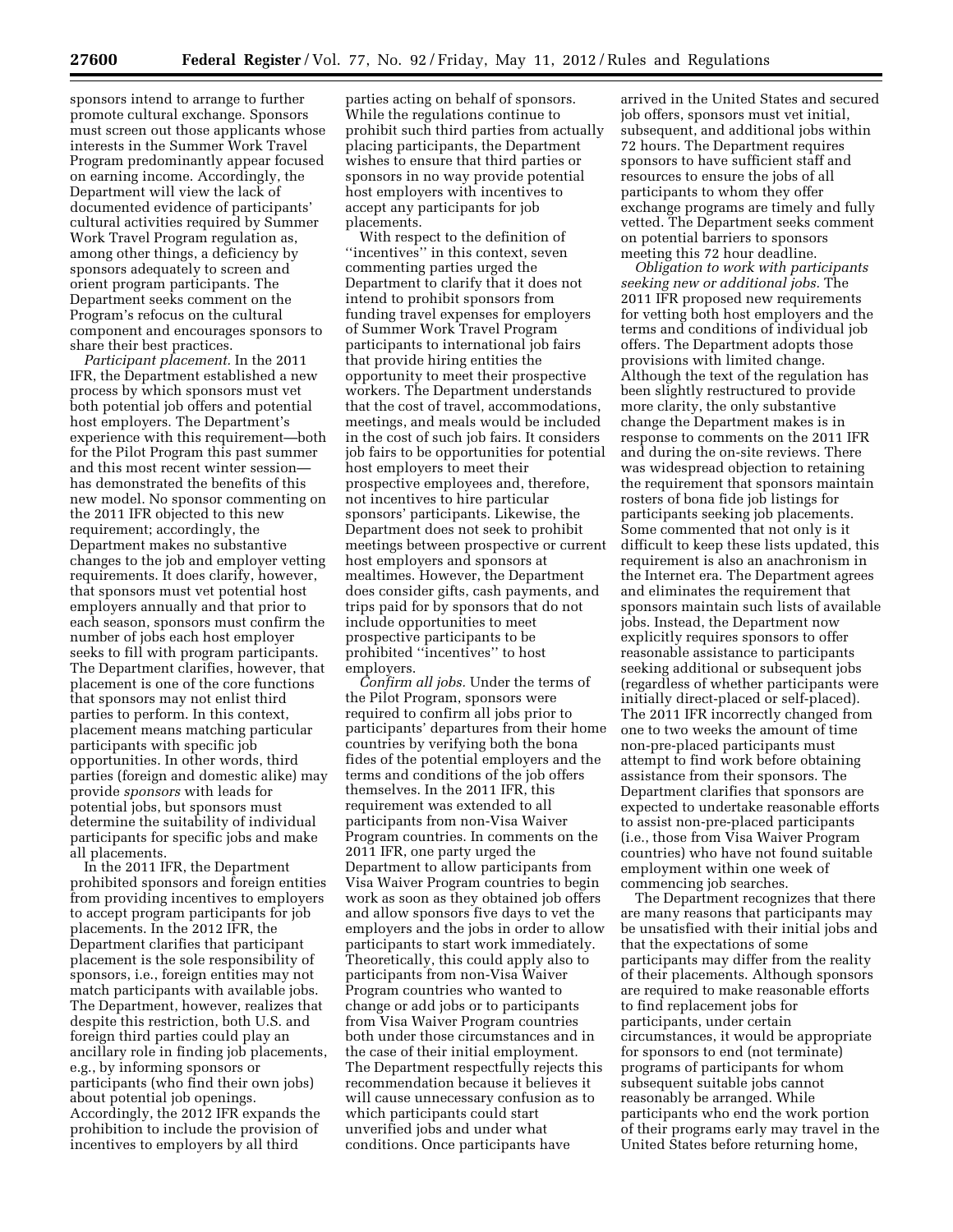those with terminated programs may not.

*New criteria for appropriate job placements.* The Department adds new criteria that sponsors must consider when determining the suitability of job placements. In addition, it expands the list of prohibited job placements. The goal is further to ensure the placement of participants in appropriate jobs that provide them better opportunities to experience U.S. culture and to ensure that participants work in environments that are safe and appropriate for the Exchange Visitor Program. Jobs must be seasonal or temporary in nature. Employment is of a seasonal nature when the required services or labor are traditionally tied to a season of the year by an event or pattern, and employers require labor levels above and beyond existing worker levels. Employment is of a temporary nature when employers' needs for duties to be performed are short-term, a one-time occurrence, a peak load need, or an intermittent need. It is the nature of employers' needs, not the nature of the duties that is controlling.

Sponsors must place participants only in jobs that offer opportunities to interact routinely with U.S. citizens and experience U.S. culture. Sponsors may place participants only in those jobs that adhere to the participant placement criteria listed in 22 CFR 62.32(g)(4–6), which among other things includes prohibited jobs found at 22 CFR 62.32(h). Sponsors must use extra caution when placing participants in positions with host employers in lines of business that have been associated with trafficking in persons (e.g., modeling agencies, housekeeping, janitorial services). When sponsors follow the previously cited regulations and guidance, the result will be job placements that:

Do not have the effect of displacing U.S. workers, especially young U.S. citizens (18–25 years old), a group that is currently experiencing high unemployment levels;

• Do not overly concentrate program participants or isolate program participants from interactions with U.S. citizens, both of which will diminish the cultural exchange component of the program; and

 $\blacksquare$  Permit participants to work alongside U.S. citizens in the same or similar jobs.

Sponsors may place participants with employment or job placement agencies only under the following three circumstances: First, participants must be employees of and paid by the staffing agencies; second, staffing agencies must provide full-time, primary, on-site

supervision of the participants; and third, staffing agencies must effectively control the work sites, e.g., have handson management responsibility for the participants. If these three conditions are not met, staffing agencies are not fulfilling the role of employers, and sponsors may not place participants with them.

*Program exclusions.* Notwithstanding its development of this new guidance for identifying appropriate jobs, the Department retains and enhances the list of prohibited positions that have traditionally been incorporated in Summer Work Travel Program regulations. As the Department's concern for the health, safety, and welfare of participants and the integrity of the Summer Work Travel Program remain of paramount importance, it views this approach to job selection guidance as both prudent and necessary.

First, the Department clarified that sponsors cannot place participants in jobs as operators or drivers of vehicles or vessels, even if they are not carrying passengers. It also articulated additional examples of prohibited jobs in the adult entertainment industry. Moreover, due to concerns about participants' health, safety and welfare, the Department further expanded this list to include jobs that have already been declared by the Secretary of Labor to be hazardous to youth; jobs that require adherence to the Center for Disease Control and Prevention's Universal Blood and Body Fluid Precautions guidelines and/or require sustained physical human contact; jobs in warehouses; and chemical pest control jobs. Further, jobs that fall under the North American Industrial Classification System (NAICS) Goods-Producing Industries occupational categories industry sectors 11, 21, 23, 31–33 are prohibited, specifically: Natural Resources and Mining (including Agriculture, Forestry, and Fishing and Hunting as well as Mining, Quarrying, and Oil and Gas Extraction); Construction; and Manufacturing. This prohibition is the only portion of the 2012 IFR that will be effective, not with publication of the 2012 IFR, but on November 1, 2012.

Two other job positions are now excluded. Sponsors may not place participants in positions for which the compensation is substantially commission-based because they do not guarantee that participants will be paid minimum wage in accordance with federal and state standards. Also, positions with traveling fairs or itinerant concessionaires are also now prohibited due to health and safety concerns associated with a nomadic lifestyle, as well as the resulting difficulty in

tracking the locations of such participants in SEVIS. Finally, as part of its effort to refocus the program on its cultural purpose, the Department further expands the list of excluded positions in the 2012 IFR to include types of employment that are incompatible with a cultural exchange program: including positions requiring work hours that fall predominantly between the hours of 10:00 p.m. and 6:00 a.m. and positions in catalogue/ online order distribution centers. Consistent with Executive Order 13563, and its particular emphasis on the importance of public participation, the Department requests comments on these expanded job prohibitions in this interim final rule.

The Department recognizes that in light of the timing of this interim final rule, the immediate implementation of the NAICS prohibitions at this date may cause serious economic hardship for certain employers, sectors, or locations for the immediate summer 2012 season. For this reason, the Department is adopting a phased approach and implementation of those specific prohibitions will not go into effect until November 1, 2012, after the immediate summer season. On or before that date, sponsors that place participants in these jobs, must either end the participants' programs or place the participants in permitted jobs.

The Department emphasizes that all other provisions of the 2012 IFR are effective immediately upon publication. This means that the programs of participants placed this summer in jobs that will be prohibited starting November 1, 2012 are still subject to all program regulations during the upcoming summer season. For example, sponsors must ensure those positions provide participants opportunities to interact routinely with U.S. citizens during the day and after, do not fall predominantly between the hours of 10:00 p.m. and 6:00 a.m., and do not prevent participants from actively and routinely taking part in cultural activities. In addition, such placements may not create over-concentration of participants in any one location, or displace U.S. citizen workers at the specific worksites.

*Housing and transportation.* The regulations adopted in the 2011 IFR required sponsors to advise only participants from Visa Waiver Program countries how to find appropriate and reasonably priced housing. The Department now amends the regulations to include all Summer Work Travel Program participants. When evaluating the suitability of potential jobs, sponsors must consider the availability,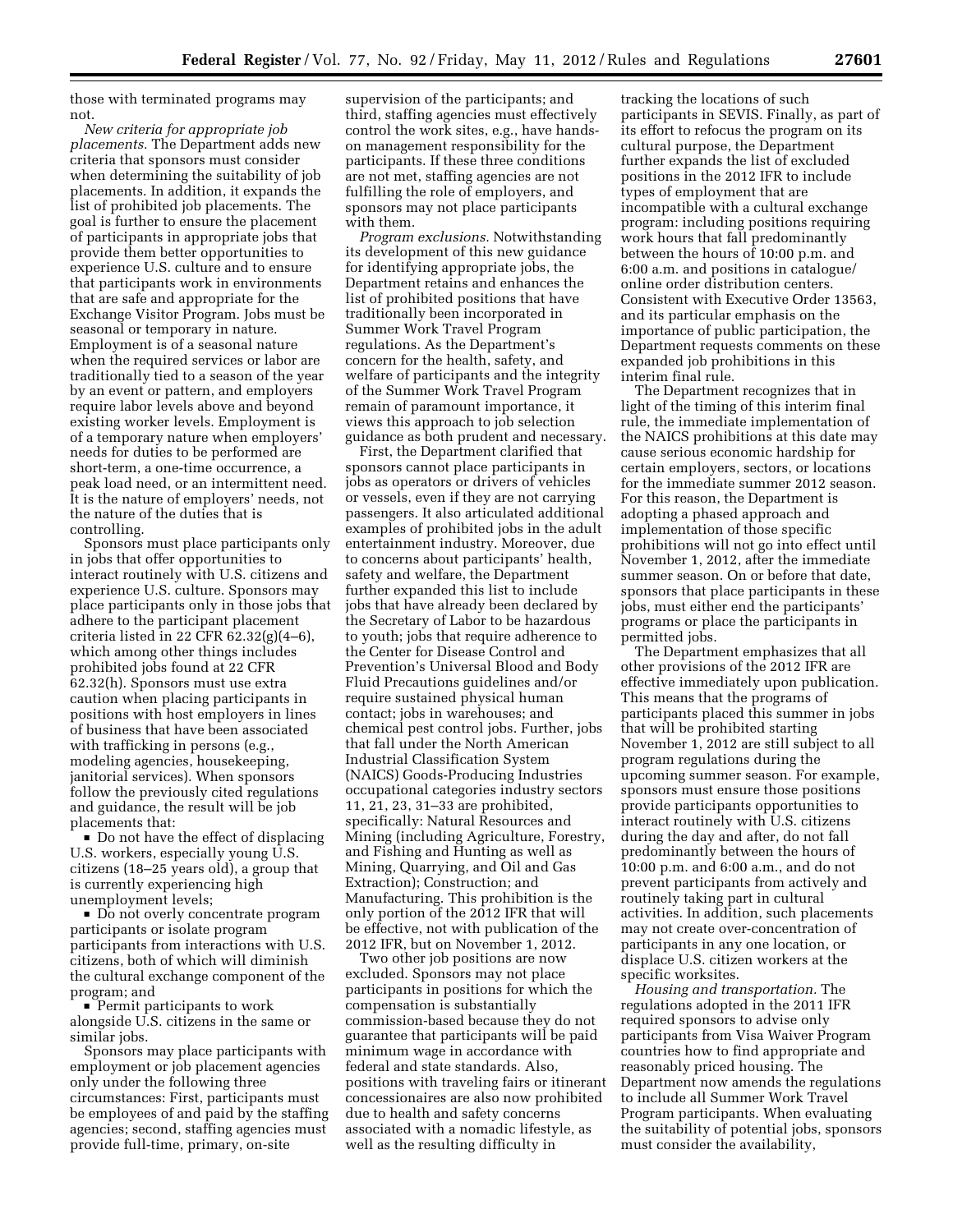affordability, and suitability of local housing and transportation. When host employers do not offer housing and transportation or participants do not wish to avail themselves of employerprovided housing and transportation, sponsors must actively and immediately assist Summer Work Travel Program participants in arranging suitable, affordable, and safe housing, and ensuring that reliable and affordable transportation between their residences and work sites is available. To be considered safe, housing must, at a minimum, meet all applicable local laws and regulations, including with respect to ventilation, utilities, and occupancy rates. If it is difficult for sponsors to identify appropriate housing and/or transportation under certain circumstances, this should signal the sponsors to search for other jobs in other locations. The Department seeks comment on the expanded roles of sponsors in ensuring the availability of appropriate housing and transportation.

Often, host employers provide housing and/or transportation to program participants and reduce their hourly pay or otherwise deduct from their pay to cover the cost of such housing and/or transportation. In these cases, job offers must explicitly describe such arrangements and specify the market value of the housing and/or transportation. In this way, it is clear whether the participants are being compensated in compliance with program regulations, including compliance with state wage requirements and section 531 of the Fair Labor Standards Act (FLSA), which requires that such deductions be voluntary and not include a profit to the employer or to any affiliated person.

*Forms DS–2019.* Four parties objected to the requirement that sponsors enter the host employer sites of activities and job titles in SEVIS *prior to* issuing Forms DS–2019. One party commented that this requirement was unworkable because it forces employers to commit months before knowing their summer employment needs. It recommended that, instead, the language be changed to require collection of employment information in SEVIS *before* applicants' visa interviews. Others expressed concern that employers do not know the sites of activity prior to the preparation of Forms DS–2019, and one stated that participants are often assigned specific job titles only after they report to work.

The Department disagrees with respect to participants from non-visa waiver countries. Sponsors must vet their potential employers as set forth at 62.32(n), confirm the terms and conditions of their job offers, and input

complete and correct data into SEVIS prior to issuing Forms DS–2019 to participants from non-visa waiver countries. In the rare cases where sponsors do not know the sites of activity, they may initially enter the employers' main addresses in the site of activity fields, noting that such information will change, and update SEVIS prior to the visa interview. Clearly, such job and employer information is available for participants from visa-waiver countries only if they opt to secure placements prior to departing their home countries—in which case, they will be treated as participants from visa-waiver countries for purposes of determining when such information must be entered into SEVIS. Accordingly, sponsors can issue Forms DS–2019 for non-pre-placed participants from visa waiver countries prior to entering any of this information into SEVIS. However, sponsors must always vet employers and job offers prior to entering the data into SEVIS.

*Participant compensation.* Sponsors must ensure that host employers fairly compensate participants for their work. In the 2011 IFR, the Department adopted the requirement that Summer Work Travel Program participants, regardless of age, be compensated at the higher of the applicable state minimum wage or the federal minimum wage. One party commented that the broader and more protective language of the prior regulations (i.e., ''shall ensure that participants receive pay and benefits commensurate with those offered to their American counterparts'') should be retained. The Department notes that this language was unintentionally dropped from the 2011 IFR and hereby reinserts it. Another commenting party expressed concern that the regulations did not include the minimum wage exemption for jobs with amusement and recreational establishments found in the FLSA. By reinserting the dropped language, the regulations implicitly recognize the minimum wage exemption of the FLSA for such placements. If a sponsor has reason to suspect that a participant is not being compensated in accordance with Federal, State or local law, the sponsor must contact the appropriate authorities, including, but not limited to the U.S. Department of Labor's Wage and Hour Division.

*Monitoring.* There are numerous reasons for sponsors to stay in regular and direct communication with their participants. First, this type of contact allows sponsors to check on participants' health, safety, and welfare. Also, it reinforces the primacy of the sponsor/participant relationship in the

Summer Work Travel Program so that participants with concerns about their programs will reach out to their sponsors for assistance should they need it. Further, it provides sponsors with the opportunity to confirm that they have the participants' correct ''Current U.S. Addresses'' and ''Sites of Activity'' listed in SEVIS, so they may maintain accurate SEVIS records in the interest of National Security. It also allows sponsors to confirm that participants are enjoying the mandatory cultural experiences. For these reasons, the 2011 IFR expanded the obligations of sponsors to monitor their program participants by requiring personal contact with all participants on a monthly basis. Sponsors must document such monthly contacts, which can be inperson, by telephone, or via email exchange. Many sponsors commenting on the 2011 IFR objected to having to actually reach participants to meet this obligation, suggesting that it would be difficult if not impossible to compel participants to respond to sponsors' outreach. The Department disagrees and subsequently clarifies that although broadcast or individual texts, emails, or voice messages, for example, may be considered attempts to *initiate* contact with participants, participants must respond to communications in order for such contacts to be considered complete. Sponsors must terminate the programs of participants who exhibit a pattern of failing to respond to the monthly monitoring. Accordingly, sponsors must not place participants in locations where it is difficult for them to access the normal forms of communications.

*Sponsors' use of third parties.* One commenting party urged the Department to allow foreign entities to participate in the monitoring function of participants, stating that foreign entities provide native language support, and the parents of participants appreciate their supportive roles. The Department recognizes the critical role that foreign entities can play in reaching out to participants when unusual circumstances require clear communication, and it clarifies that these regulations in no way prohibit foreign entities from contacting participants and/or their parents. Such contacts, however, do not count as part of the sponsors' monthly monitoring requirement. The Department does not allow host employers or any other third party to assist in conducting monthly monitoring. If program participants are having problems with their employers or the conditions of their jobs, allowing employers to assist in monthly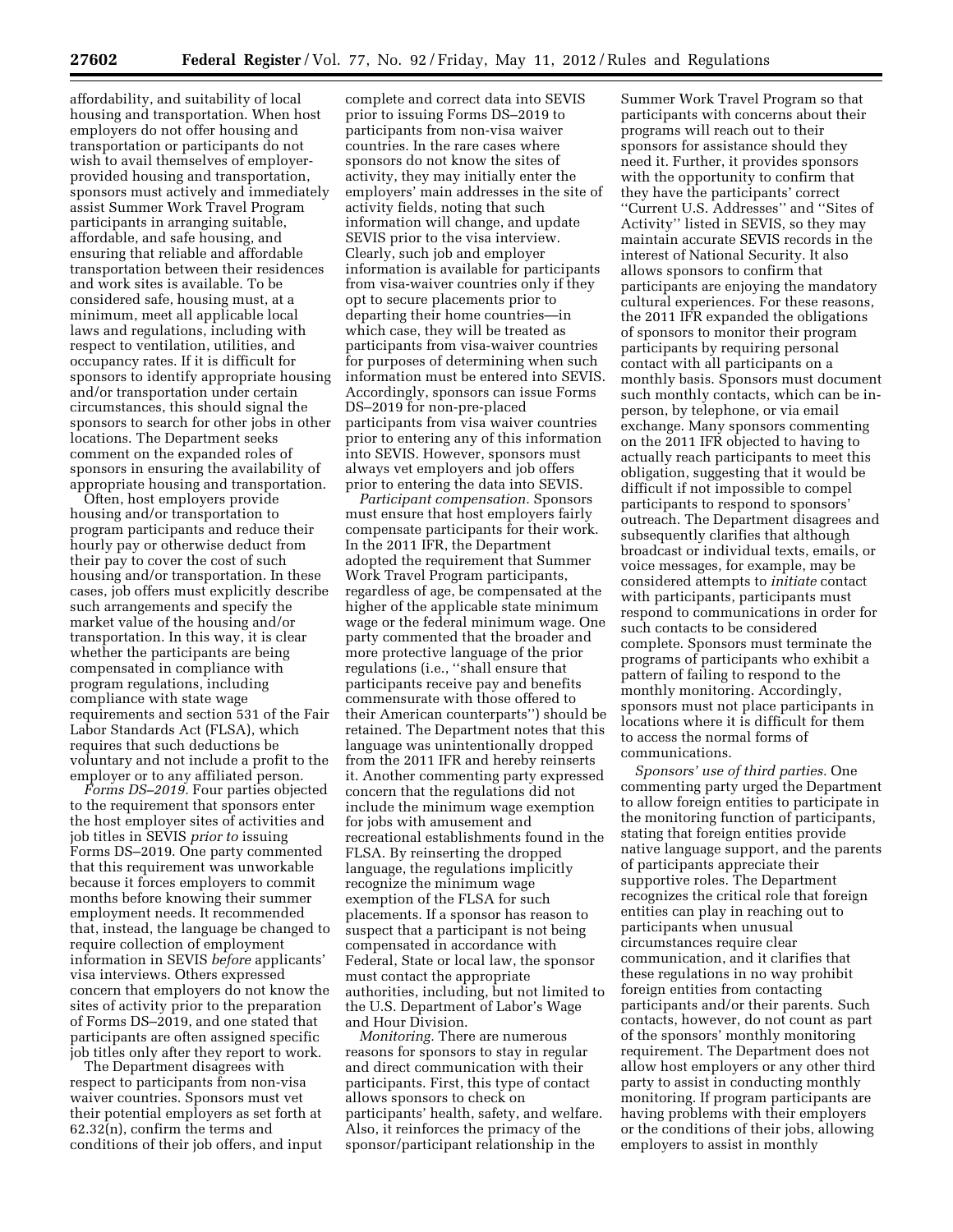monitoring effectively denies participants' access to neutral advocates. In sum, sponsors may not delegate their monthly monitoring responsibilities to third parties, but must themselves initiate, complete, and document monthly contacts with all program participants.

With renewed focus on the cultural component of the Summer Work Travel Program and the understanding that sponsors often place participants throughout the United States, the Department has determined that sponsors may have third parties assist them in the core programmatic function of promoting mutual understanding. That is, sponsors may engage third parties to arrange local activities, sightseeing trips, or other events that allow participants to interact with U.S. citizens and/or learn about U.S. culture. Sponsors may wish to work together to offer joint activities. Sponsors must vet these domestic third parties according to the requirements set forth in Sec. 62.32(n).

*Vetting third parties (foreign entities).*  The 2011 IFR also required sponsors to vet all foreign entities (i.e., overseas agents or partners) that assist them in fulfilling the core programmatic functions that may be conducted outside the United States and to maintain current listings of such parties in a new ''Foreign Entity Report.'' Specifically, sponsors must obtain proof of these entities' business licenses, disclosures of previous bankruptcies or pending legal actions, three written references, summaries of the entities' prior J–1 experience, criminal background check reports, and copies of sponsor-approved advertising materials. After sponsors have successfully vetted foreign entities, they must provide the Department with this information to allow the Department to update the *Foreign Entity Report.* Although applicants do not need to work with foreign entities, they may not work with those foreign entities who are not included in the *Report.* If any material information (e.g., contact information, financial status, criminal backgrounds of principals, relationship with sponsor) changes, sponsors must promptly provide this information to the Department.

Eight parties commented on these requirements, voicing almost unanimous concern that it would be too expensive to maintain English translations of foreign entities' marketing materials, especially given the Internet-focus of today's advertising environment. They requested that instead, sponsors approve the major marketing themes of their foreign

entities. The Department disagrees. The foreign entities' initial outreach to potential program participants sets the stage for participants' expectations about the Summer Work Travel Program. Sponsors must be aware of what the foreign entities are posting on web sites, communicating through social media, and distributing in printed materials to ensure the information conforms to the purpose and intent of the program and meets regulatory requirements. It is important, for example, that the cultural exchange aspects of the program are accentuated, and that students' expectations about how much money they can earn are realistic.

During its on-site reviews, the Department had the opportunity to assess several sponsors' compliance with foreign entity verification requirements for the winter 2011–2012 season. Overall, the Department found that sponsors were readily able to obtain almost all the requested documents without undue cost or burden. Accordingly, the Department makes only minor changes to the provisions enumerated in this section of the regulations to correct for errors in the text that allowed foreign entities to select participants and failed to require annual vetting of foreign third parties.

Although not included in the regulations, the preamble to the 2011 IFR mentioned that sponsors must obtain notarized financial statements to demonstrate the financial solvency of potential foreign entities (See 76 FR 23177–23179). Two parties commenting on this language suggested that it would be difficult to obtain notarized financial statements and recommended that the Department require sponsors to obtain copies of bank statements instead. The Department does not believe that a single view of an entity's bank account provides sufficient evidence of its financial viability, while it believes notarized statements are a step in fraud prevention. The Department also clarifies that sponsors must annually update the records and credentials of the foreign entities they engage to help administer their Summer Work Travel Programs. Additionally, pursuant to 22 CFR 62.32(p)(2), the Department takes this requirement one step further and now requires sponsors to inform the Department when and why particular foreign entities are no longer under contract with them.

*Vetting third parties (domestic entities).* The 2011 IFR limited the domestic entities that could assist sponsors in performing core programmatic functions to host employers of participants. However, the broad range of structured and planned cultural events that can satisfy the cultural component requires flexibility with respect to the types of third parties sponsors can engage. For example, sponsors may partner with individuals who voluntarily assist in arranging local community events or major international corporations in the tourism line-of-business. As a result, there can be no one-size-fits-all process for vetting such third parties.

Accordingly, sponsors who engage business entities to provide cultural events or activities for which participants must pay (either directly or through the sponsors) must vet these entities according to the standards required for host employers set forth in the 2011 IFR and clarified in the 2012 IFR. In addition, they must enter into written agreements with such parties, and these agreements must explicitly describe the activities or events and itemize all costs. Private individuals or local groups (e.g., local consortia created to assist with the assimilation of Summer Work Travel Participants into the community, including church groups) that do not charge for participation need not be similarly vetted or enter into such written agreements. For this purpose, the Department would not consider, e.g., participants buying their own tickets to or food at local sporting events to be paying for participation, even if an individual or group made the arrangements. Sponsors should engage in assisting the provision of cultural events only with local individuals or groups that are known and reputable in the community.

The 2011 IFR requires that sponsors directly contact potential employers to verify key information as well as utilize publicly available information to confirm the existence and legitimacy of the potential host employers. Nine parties commented on this proposed rule change, with most of them either seeking clarification of the requirement that they verify potential host employers' Employer Identification Numbers (EINs) or opposing altogether the requirement to obtain EINs. One party recommended that the Department alternatively require sponsors to obtain copies of employers' current business licenses. The Department agrees and replaces the requirement that sponsors verify EINs with the requirement that they obtain proof that the businesses (e.g., corporations, partnerships) are authorized to operate in the state or jurisdiction. Such information is generally available from the Web sites of each state's Secretary of State. Copies of such registration documents should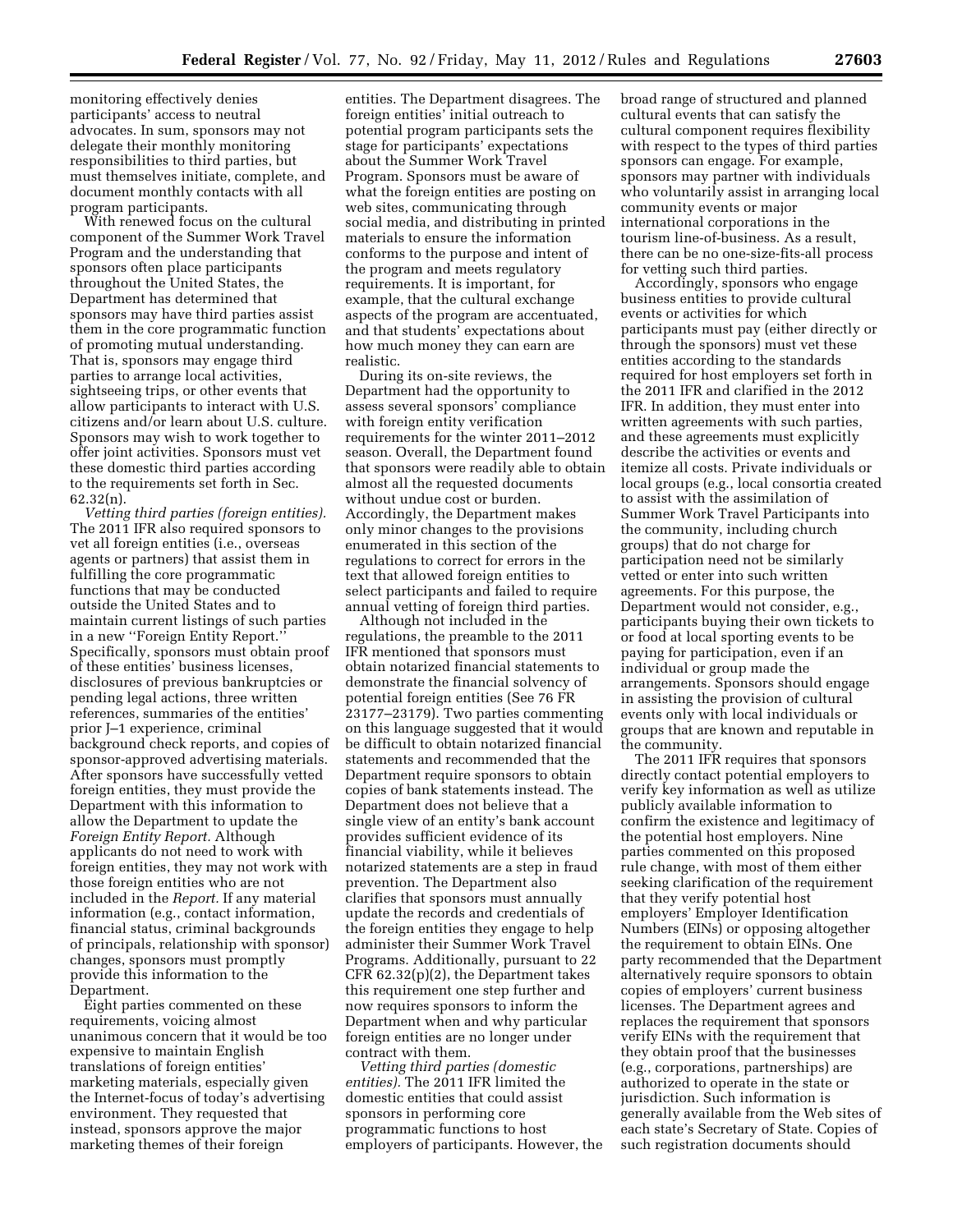sufficiently demonstrate that potential host employers are active and registered businesses in the locations where they will place participants.

Commenting parties sought guidance on what constitutes sufficient verification of host employer's worker's compensation coverage. First, sponsors must be aware of current state-specific requirements. Second, sponsors must obtain each host employer's workers' compensation policy identification number and a copy of the policy's Cover Page and/or Deck Sheet, confirming that the coverage is sufficient and active during the period of placement. Third, sponsors must determine whether the host employer has been recently sanctioned by the U.S. Department of Labor's Occupational Safety and Health Administration or Wage and Hour Division. Sponsors can check the Department of Labor's sanctioned list at: *<http://ogesdw.dol.gov/>*. Sponsors should hesitate to place participants with recently sanctioned employers.

One sponsor inquired whether there were certain conditions under which verification of an employer would be unnecessary (e.g., a previously vetted host employer or a host employer with whom the sponsor has worked for more than two years). The Department understands that many sponsors place program participants with the same host employers year after year. However, the cost and effort required to reconfirm the bona fides of past host employers are modest enough to warrant annual reconfirmation of all organizations' basic information. Also, the Department has observed too many job offers that were used in the summer and again in the winter season even though those host employers had no need for winter seasonal employees. Accordingly, the Department hereby modifies the regulations to require sponsors to vet host employers annually, and each season to verify the actual number of job placements available.

*Host employer cooperation.* The 2011 IFR also added a new section on host employer obligations. Nine parties commented on these new regulations, noting that the Department has no jurisdiction over employers, rendering unenforceable this entire new section of the rules. There also was concern about the inability of host employers to guarantee that participants would work a certain number of hours each week. Some commented that many seasonal and temporary jobs are dependent upon weather and customer demand, and employers do not guarantee U.S. summer workers a minimum number of hours. While the Department acknowledges these comments, it

believes that sponsors should work only with employers who agree to make good faith efforts to comply with certain terms of employment. Accordingly, the Department changed the title of the section ''Host employer obligations'' to ''Host employer cooperation,'' thereby removing language suggesting it has jurisdiction over employers and has placed the obligation on sponsors to work only with those employers who would voluntarily commit to comply with these requirements.

With respect to ensuring participants are working sufficient hours to cover their basic expenses and meet their program expectations, sponsors should avail themselves of the monthly contact with participants to inquire about their job satisfaction and financial state. If conditions are such that participants simply are not earning enough money to cover their basic expenses, it is incumbent upon the sponsors to assist them in finding new or additional jobs.

*Reporting requirements.* Three parties opposed the Department's requirement that sponsors submit semi-annual placement reports. They contended that there is no value in identifying second or subsequent jobs or that the information is already available in SEVIS. The Department disagrees: SEVIS does not retain such information. Moreover, the Department believes that the more carefully sponsors screen participants and match their expectations to vetted job placements, the less frequently participants will change jobs, and such improved screening will be reflected in these reports. Accordingly, it retains this requirement to monitor participant job change rates and other program statistics.

*Annual price lists.* In the 2011 IFR, the Department adopted a requirement that written agreements between sponsors and foreign entities contain annually updated price lists. During the on-site reviews, Department staff reviewed many such sponsor agreements and determined that the inconsistent formats sponsors used to present program costs made it necessary for the Department to request information in a more standardized format. Accordingly, the Department has qualified this requirement so that sponsors specify the itemized costs that participants must pay to both foreign agents and sponsors to participate in the Summer Work Travel Program. Recent criticism of the program has included alleged exorbitant costs that program participants must pay to work in minimum wage jobs. The Department requests this information in order to

protect participants, sponsors, and the integrity of the program.

*Cultural exchange.* While legitimate employment is an important component that defrays a portion of participants' program costs, it is neither the only element nor the primary element of the J–1 Exchange Visitor Program. Instead of merely lining up summer jobs for participants, sponsors must also consider—at the outset of any job placement consideration—the availability of housing and transportation, as well as the location of the position and the opportunities for cultural activities and community engagement. The balance between work time and free time, including the nature of the work itself and the opportunities for interaction with U.S. citizens during the workday, are also key considerations.

With this in mind, sponsors must place students in jobs that provide daily and ongoing interaction with U.S. citizens. Additionally, sponsors must ensure that participants have opportunities to engage in cultural exchange outside of work. During the biannual re-designation of sponsors as well as in the day-to-day oversight and monitoring of program sponsors, the Department will look specifically for evidence that sponsors are actively facilitating or offering non-work cultural opportunities for participants. Clearly, sponsors should consider the accessibility of cultural opportunities as an important factor in determining whether specific jobs are suitable for program participants. Implementation of cultural activities is further facilitated by group excursions to sporting events, establishing local volunteer networks that pair exchange visitors with local citizens, or otherwise making intentional efforts to integrate program participants into local communities. Finally, as noted above, sponsors may engage third parties to assist in providing this cultural component to their program participants.

Sponsors are not permitted to use cultural opportunities associated with the participants' employment to fulfill this requirement (e.g., amusement park visits are not acceptable cultural offerings for participants working at amusement parks). Registering participants on publicly available listserves of events is not sufficient by itself to meet this requirement; nor does the Department consider exclusively online interactions to be satisfactory cultural offerings. How well sponsors develop and implement the program's cultural component will carry significant weight in the Department's biannual re-designation process for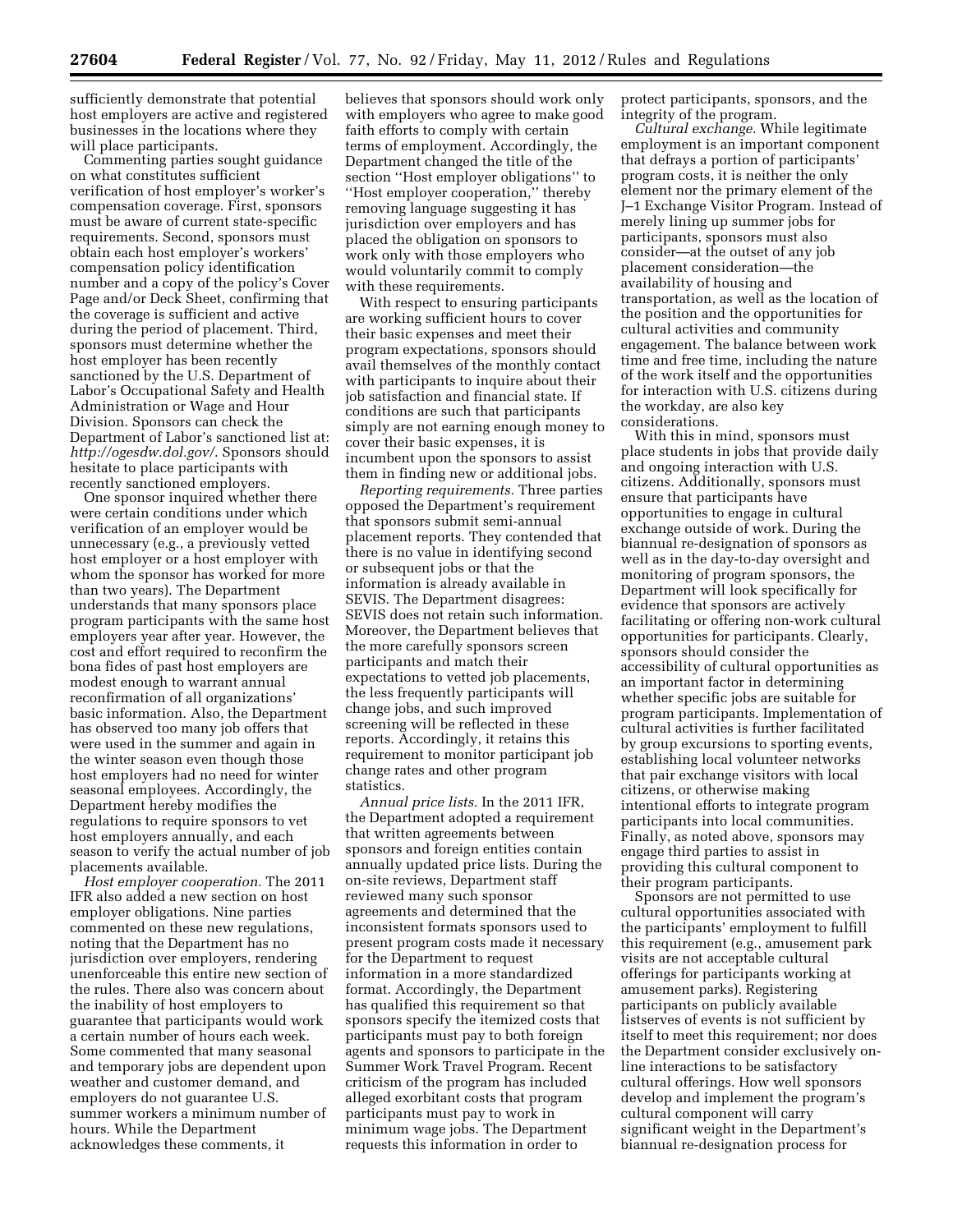sponsors. The Department will presume that participants' significant nonparticipation in organized cultural activities is caused by inadequacies in the sponsors' cultural offerings, their inability to adequately calibrate participants' work/non-work experiences, and/or sponsors' failure to select participants who are seeking cultural exchange.

Sponsors are permitted to use cultural offerings as part of the required monthly contact with participants as long as any issues affecting the participants' health, safety, and welfare identified through such contacts are promptly and appropriately addressed. Sponsors should maintain evidence of participants' attendance in cultural events in their program files (e.g., event sign-up lists or emails confirming attendance at cultural events, signed and executed agreements with local organizations for volunteer service opportunities, cultural or educational excursions, group participation in cultural events).

#### **Regulatory Analysis**

## *Administrative Procedure Act*

The Department of State is of the opinion that administration of the Exchange Visitor Program, including the Summer Work Travel Program, is a foreign affairs function of the U.S. Government and that rules implementing this function are exempt from Sec. 553 (Rulemaking) and Sec. 554 (Adjudications) of the Administrative Procedure Act (APA). As reflected in the Fulbright-Hays Act, the purpose of such programs is to increase mutual understanding between the people of the United States and those of other countries, ''unite us with other nations'', and ''to promote international cooperation''. Pursuant to law, policy, and longstanding practice, the Department of State has supervised either directly or through private sector program sponsors or grantee organizations, those foreign nationals who come to the United States as participants in exchange visitor programs, one of which is the Summer Work Travel Program. Summer Work Travel participants come to the United States from over 190 countries and when problems occur in a program such as this, foreign governments often directly engage the Department of State regarding the treatment of their nationals, regardless of who is responsible for the problems.

The Department emphasizes that many provisions of this interim final rule—indeed, the majority—reflect careful consideration of public

comments received on a previous interim final rule, issued on April 26, 2011. Those provisions have been subject to detailed comments and this interim final rule has greatly benefited from those comments. At the same time, some provisions of this interim final rule are new. Some of these provisions will be enforced immediately, but others will not be enforced until November 1, 2012.

The Department has two overriding purposes for issuing this interim final rule. One purpose is to put in place urgently needed measures to protect the health, safety, and welfare of foreign nationals entering the United States to participate in the Summer Work Travel Program for a finite period of time (up to four months) and then return to their countries of nationality or last legal permanent residence upon completion of their programs.

The need for such efforts was made evident by a situation where Summer Work Travel participants were placed in nightshift jobs requiring long work hours in a packing warehouse and did not have free time available or the ability to interact daily with Americans, an experience in its totality that is contrary to a cultural exchange program. It is critical that Summer Work Travel sponsors currently planning for the summer of 2012 cycle of Summer Work Travel participants are now informed by regulation that exposure to such placements, and other jobs contrary to a cultural exchange program, are now strictly prohibited henceforth, starting with the summer 2012 cycles of Summer Work Travel participants. Failure to act swiftly and decisively with an interim final rule to protect the health, safety, and welfare of these program participants will have direct, foreseeable, and substantial adverse effects on the foreign affairs and relations of the United States.

The incidents were sufficiently of concern to cause the Department to engage in outreach to concerned officials from foreign affairs ministries around the world both to assuage them about our response to those incidents and to reaffirm the Department's intent to continue the Summer Work Travel program, but with necessary repairs (as was done in recent discussions the Department had with the governments of four of the largest countries sending Summer Work Travel participants). In short, a number of foreign governments have unequivocally informed the Department that they regard this program as important to their bilateral relationship with the United States and also important to their nationals who seek to participate in that program.

Participating countries, therefore, look to the Department to keep the program alive but to fix it in a way that helps protect their nationals.

The second overriding purpose of this interim final rule is to help restore the Summer Work Travel program to its original *raison d'eˆtre* as a U.S. public diplomacy program intended to promote international cultural understanding in line with the overall purposes of the Fulbright-Hays Act, as discussed above. These two overriding goals are mutually reinforcing and provide the requisite foreign affairs function basis on which to adopt this interim final rule. Although the Department is of the opinion that this interim final rule is exempt from the rulemaking provisions of the APA, the Department is aware of the importance of public comment consistent with Executive Order 13563 and is publishing this rule as an interim final rule, with a discretionary 60-day provision for public comment and without prejudice to its judgment that the Exchange Visitor Program is a foreign affairs function. As noted above and discussed below, certain provisions of this interim final rule will not be enforced immediately, and will be delayed until November 1, 2012; comments are specifically invited on those provisions.

In addition, and without prejudice to its determination that the function discussed herein is a foreign affairs function of the United States, the Department also finds that there is ''good cause'' under 5 U.S.C. 553(b) and (d) for forgoing prior publication of an NPRM and for making this interim final rule effective upon publication, for the reasons summarized in this analysis, above, and explained more fully in the preamble.

## *Small Business Regulatory Enforcement Fairness Act of 1996*

This interim final rule is not a major rule as defined by 5 U.S.C. 804 for the purposes of Congressional review of agency rulemaking under the Small Business Regulatory Enforcement Fairness Act of 1996 (5 U.S.C. 801 *et seq.*). This interim final rule will not result in an annual effect on the economy of \$100 million or more; a major increase in costs or prices; or significant adverse effects on competition, employment, investment, productivity, innovation, or on the ability of U.S.-based companies to compete with foreign-based companies in domestic and export markets.

# *Unfunded Mandates Reform Act of 1995*

This interim final rule will not result in the expenditure by State, local and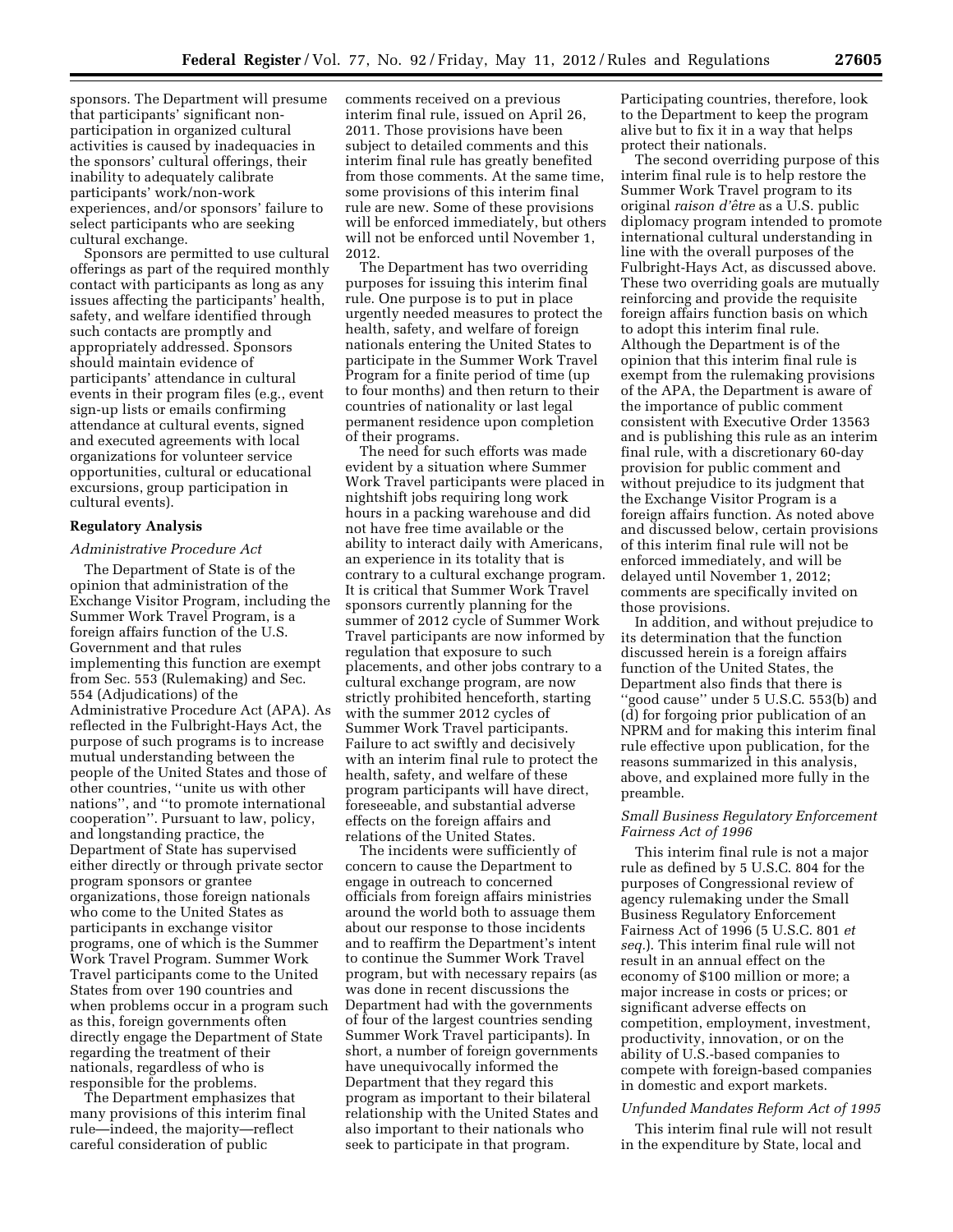tribal governments, in the aggregate, or by the private sector, of \$100 million in any year and it will not significantly or uniquely affect small governments. Therefore, no actions were deemed necessary under the provisions of the Unfunded Mandates Reform Act of 1995.

# *Executive Order 13175—Consultation and Coordination With Indian Tribal Governments*

The Department has determined that this rulemaking will not have tribal implications, will not impose substantial direct compliance costs on Indian tribal governments, and will not pre-empt tribal law. Accordingly, the requirements of Executive Order 13175 do not apply to this rulemaking.

# *Regulatory Flexibility Act/Executive Order 13272: Small Business Impacts*

Since this interim final rule (2012 IFR) is exempt from 5 U.S.C. 553, and no other law requires the Department of State to give notice of such rulemaking, it is not subject to the Regulatory Flexibility Act (5 U.S.C. 601, *et seq.*) and Executive Order 13272, Sec. 3(b). However, to better inform the public as to the costs and burdens of this rule upon designated program sponsors, the Department notes that the 2012 IFR will affect the operations of 49 corporate, academic, and tax-exempt program sponsors designated by the Department to conduct Summer Work Travel Programs. Further information follows.

# *Numbers of Small Businesses*

Of the 49 currently designated Summer Work Travel Program sponsors, 33 sponsors have annual revenues of less than \$7 million. These 33 small program sponsors accounted for approximately 36,000 of the 109,000 Summer Work Travel Program participants in 2011.

#### *Prohibited Job Placements*

The 2012 IFR specifically expands the list of prohibited job placements (at 22 CFR 62.32(h) *Program Exclusions*) to now include: positions declared hazardous to youth by the Secretary of Labor at 29 CFR 570.50 through 570.72; positions that require sustained physical contact with other people and/or adherence to the Center for Disease Control and Prevention Universal Blood and Body Fluid Precautions guidelines (e.g., body piercing, tattooing, massage, manicure); positions that are substantially commission-based and thus do not guarantee that participants will be paid minimum wage in accordance with federal and state standards; positions in the North

American Industry Classification System's (NAICS) Goods-Producing Industries (set forth at *[http://](http://www.bls.gov/iag/tgs/iag_index_naics.htm)  [www.bls.gov/iag/tgs/](http://www.bls.gov/iag/tgs/iag_index_naics.htm)  iag*\_*index*\_*[naics.htm\)](http://www.bls.gov/iag/tgs/iag_index_naics.htm)*, specifically NAICS Sectors 11, 21, 23, and 31–33: Natural Resources and Mining (including Agriculture, Forestry, and Fishing and Hunting as well as Mining, Quarrying, and Oil and Gas Extraction); Construction; and Manufacturing (e.g., industrial food processing); positions requiring work hours that fall predominantly between the hours of 10 p.m. and 6 a.m.; positions directly involved in gaming and gambling that include direct participation in wagering and/or betting; positions in chemical pest control, warehousing, or catalogue/ online order distribution centers; and in positions with travelling fairs or itinerant concessionaires.

Collectively, these positions accounted for approximately eight percent (8%) of all Summer Work Travel Program placements in 2011. A single large program sponsor, which voluntarily terminated its Summer Work Travel Program designation in 2012, sponsored approximately 40% of 2011 participants placed in jobs prohibited by the 2012 IFR. Of the remaining placements last year in prohibited jobs, 24% were sponsored by small program sponsors. The Department estimates the cost of transferring participants scheduled for prohibited jobs to new placements at approximately \$6,000 to \$18,000 (one to three man hours at \$20 per hour for the approximately 300 new positions to be arranged) for the 24 sponsors that made placements last year that will be prohibited by the 2012 IFR.

The Department notes that there will be some indirect impact in the short-run on the U.S. businesses that have historically employed Summer Work Travel Program participants in positions prohibited by the 2012 IFR. However, the Department is not imposing any direct regulatory requirements on these U.S. businesses.

#### *Cultural Requirement*

The 2012 IFR requires program sponsors to ensure that all participants have opportunities to interact regularly with U.S. citizens and experience U.S. culture during the work portion of their Summer Work Travel Programs and to participate in organized events, trips, or other activities outside of work. The Department estimates that the new cultural component requirement will cost, on average, \$20 per participant, or approximately \$2.2 million for the program. The Department notes that the actual cost of this requirement is likely

less than \$20 per participant: Many sponsors already provide such cultural activities for their participants and a significant majority of Summer Work Travel Program participants work in touristic areas where such activities may be organized for less than this estimated cost. The Department also emphasizes that it desires the cost of the cultural component not to be a burden on sponsors, and reiterates the number and variety of ways this requirement may be achieved. The Department accordingly estimates that approximately \$720,000 of the cultural component cost of the 2012 IFR would fall upon small program sponsors. Collectively, the 2012 IFR will impose new costs of no more than \$738,000 on the 33 small program sponsors. These costs as a percentage of small sponsor revenue are as follows: for 26 sponsors, the cost of these new requirements are between one and five percent (1–5%) of their annual revenues; for six sponsors the cost of these new requirements are between five and ten percent (5–10%) of their annual revenues; and for one small sponsor, the cost of these new requirements is approximately 20% of its annual revenue.

The Department determines that costs of the 2012 IFR are not significant to 26 of the 33 small program sponsors. The Department thus certifies that it does not believe that these regulatory changes will have a significant economic impact on a substantial number of small entities.

# *Executive Order 13563 and Executive Order 12866*

As discussed above, the Department is of the opinion that the subject of this rulemaking constitutes a foreign affairs function of the United States, and thus is exempt from the provisions of Executive Order 12866. The Department has nevertheless reviewed this rulemaking to ensure its consistency with the regulatory philosophy and principles set forth in Executive Orders 12866 and 13563. The Department of State does not consider this interim final rule to be a ''significant regulatory action'' under Executive Order 12866, Sec. 3(f), *Regulatory Planning and Review,* and Executive Order 13563. However, to better inform the public as to the costs and benefits of this rule, the Department presents a discussion below.

*Affected Population.* The Department estimates this rule will affect 49 currently designated Summer Work Travel Program sponsors hosting a maximum of 109,000 participants. These sponsors are responsible for the individuals, many between the ages of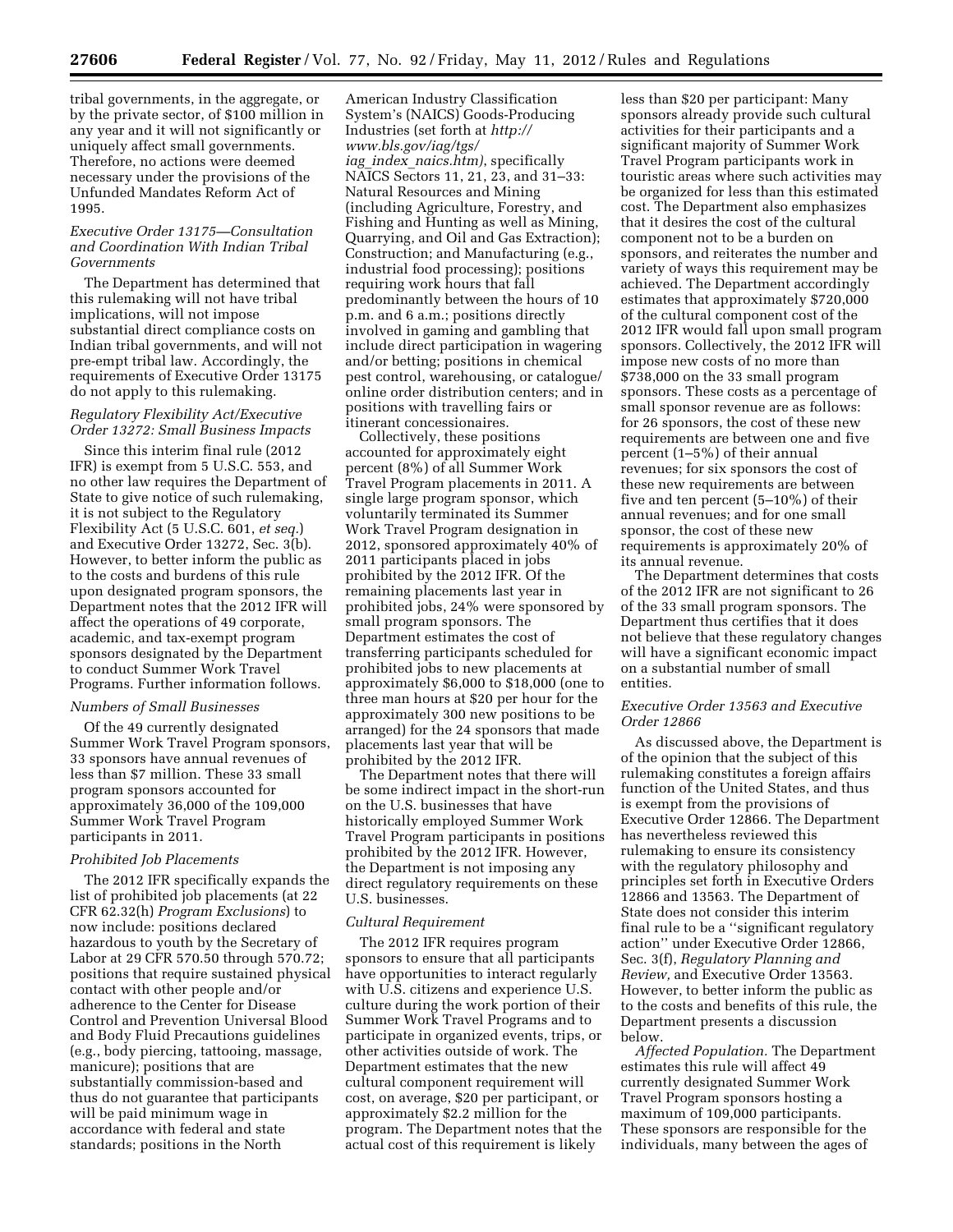18 and 25, while in the Summer Work Travel Program. Sponsors provide the necessary information, support, and guidance for program participants. Although sponsors will be provided with professional automony regarding how they incorporate the requirements presented in the 2012 IFR, the Department estimates sponsors may still incur costs due to the rule.

*Costs.* Implementation of certain of the provisions set forth in the 2012 IFR may result in costs for the sponsors those provisions are: implementation of placement prohibitions, implementation of a cultural requirement for program participants, and implementation of additional vetting, reporting, and record keeping requirements.

*Prohibited Job Placements.* This IFR prohibits certain jobs that sponsors may already have selected for participant placements. The cost of finding replacement jobs will be minimal for the prohibitions that do not become effective until November 1, 2012. For the category of jobs that are immediately prohibited based on concerns for health, safety and welfare, participants already placed in these jobs will need to be relocated to new placements. The Department estimates that number to be no more than 300 and has calculated the cost of transferring participants scheduled for those jobs to be approximately \$6,000 to \$18,000 (one to three man hours at \$20 per hour times 300) for the 24 sponsors that made placements last year that will be prohibited by the 2012 IFR.

*Cultural Component.* The 2012 IFR requires program sponsors to ensure that all participants have opportunities to interact regularly with U.S. citizens and experience U.S. culture during the work portion of their Summer Work Travel programs and to participate in organized events or other activities outside of work. The Department estimates that the new cultural component requirement will cost an average of \$20 per participant for up to 109,000 participants; or approximately \$2.18 million annually for the program.

*Vetting, Reporting, and Recordkeeping.* The 2012 IFR places additional vetting, reporting, and recordkeeping requirements on sponsors. The Department calculates that the new requirements may entail up to two additional hours of work per placement for Summer Work Travel sponsors that include an additional half hour for participant orientation; one additional hour towards third party screening, vetting and monitoring; and an additional half hour for the recordkeeping of the cultural component that each Summer Work

Travel participant receives. The Department estimates that half of the participating sponsors already incorporate these additional requirements into their business practices. The Department estimates the costs for vetting the host employers and participant placements for all Summer Work Travel sponsors at \$2.18 million  $[1/2 \times (2 \text{ hrs.} \times $20/\text{hr.} \times 109,000]$ participants)].

*Total Costs.* The Department estimates that total costs to sponsors from implementation of the 2012 IFR requirements are estimated at \$4.37 to \$4.38 million in the first year. Recurring costs for the 2012 IFR requirements are estimated at \$4.36 million for the cultural component of the program and the additional vetting, reporting, and recordkeeping component of the program.

*Benefits.* The 2012 IFR is a continuation of efforts the State Department is implementing based on a comprehensive review of the Summer Work Travel Program. The Department issued the 2011 IFR based on this review. However, events that occurred in the summer of 2011 confirmed to the Department that it needed to enhance its scrutiny of the Summer Work Travel Program and take additional steps to amend regulations to protect program participants. Several foreign governments and entities complained to the Department about job placements, work conditions, and participant accommodations. Additionally, in recent years, the work component of the Summer Work Travel Program has too often overshadowed the core cultural component necessary for the Program to be consistent with the Fulbright-Hays Act.

The changes included in the 2012 IFR bear most directly on the health, safety, and welfare of the participants and serve to reinforce the cultural exchange aspects of the program to promote mutual understanding in accordance with the Fulbright-Hays Act. These changes are expected to protect/improve the health, safety, and welfare of participants by reducing the number of improper or unsafe job placements, fraudulent job offers, post-arrival job cancellations, inappropriate work hours, and problems regarding housing and transportation. Additionally, these changes are designed to help ensure participants are properly compensated, thereby helping to defray their travel costs.

The cultural dimension of the Summer Work Travel Program experience is essential to all participants. The changes in the 2012 IFR require sponsors to consider the

cultural component in all placement decisions. However, rather than mandating a specific type of cultural program, the Department offers flexibility in implementing this requirement. This cultural component is essential to promoting cultural exchanges with foreign governments. A number of foreign governments have unequivocally informed the Department that they regard this program as important to their bilateral relationship with the United States and also important to their nationals who seek to participate in that program. Participating countries, therefore, look to the Department to keep the program alive but to fix it in a way that helps protect their nationals. These changes help accomplish this goal.

The changes in the 2012 IFR will allow the United States government to better regulate the sponsors in order to protect participants, the program itself and U.S. communities that support Summer Work Travel participants. Sponsors are also required to take more active roles in ensuring that participants have access to suitable, affordable, and safe housing and reliable and affordable transportation between their residences and worksites. These changes will help ensure the health, safety, and welfare of participants as well as promote the intent of the Fulbright-Hays Act through cultural exchanges.

# *Executive Order 12988*

The Department of State has reviewed this interim final rule in light of Sec. 3(a) and 3(b)(2) of Executive Order 12988 to eliminate ambiguity, minimize litigation, establish clear legal standards, and reduce burden.

## *Executive Orders 12372 and 13132*

This regulation will not have substantial direct effect on the states, on the relationship between the national government and the states, or on the distribution of power and responsibilities among the various levels of government. Therefore, it is determined that this interim final rule does not have sufficient federalism implications to require consultations or warrant the preparation of a federalism summary impact statement. Executive Order 12372, regarding intergovernmental consultation on federal programs and activities, does not apply to this regulation.

#### *Paperwork Reduction Act*

The information collection requirements contained in this interim final rule (2012 IFR) are pursuant to the Paperwork Reduction Act, 44 U.S.C. chapter 35 and OMB Control Number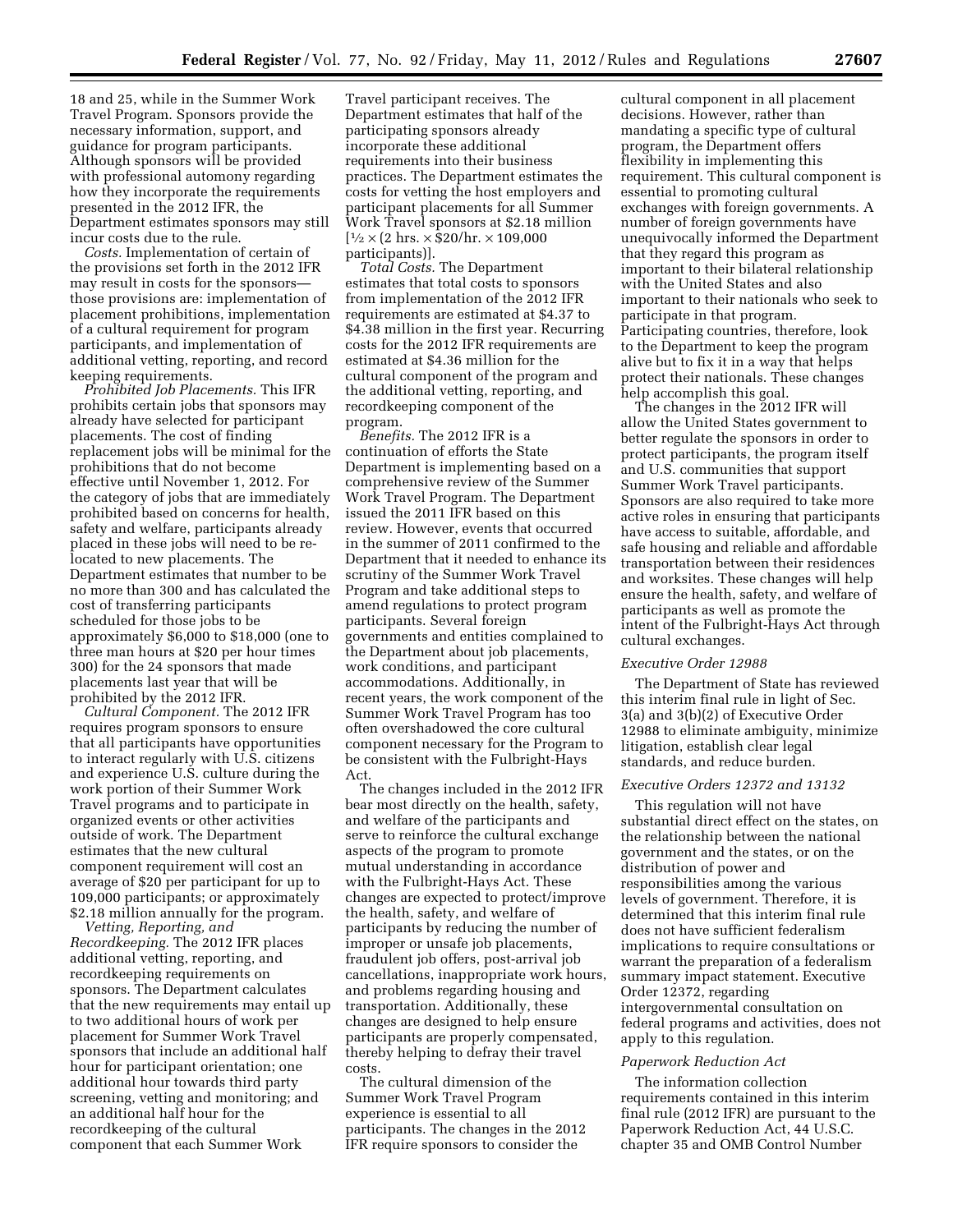1405–0147, Form DS–7000. As part of this rulemaking, the Department is seeking comment regarding the additional administrative burden placed on sponsors due to the corresponding requirements for the sponsors to maintain additional records in the administration of their programs (*see* 22 CFR 62.10(f)).

(1) *Type of Information Collection:*  Revision of a Currently Approved Collection.

(2) *Title of the Form/Collection:*  Recording, Reporting, and Data Collection Requirements Under 22 CFR part 62.

(3) *Agency form number:* DS–7000. (4) *Affected public:* This is an

expansion and continuation of an existing information collection utilized by the Bureau of Educational and Cultural Affairs in its administration and program oversight of the Exchange Visitor Program (J–Visa) under the provisions of the Mutual Educational and Cultural Exchange Act, as amended. The Department seeks comment from Summer Work Travel Program sponsors and other persons directly involved in the administration of the Summer Work Travel Program.

(5) Change to information collected by the Department of State: The existing Placement Report and Foreign Entity Report data collections are current collections required by all Summer Work Travel sponsors, and due to electronic reporting, do not impose any further recordkeeping burden. The 2012 IFR requires Summer Work Travel sponsors to submit annual price lists for all foreign entities to the Department, which is expected to place a minimal additional administrative burden on the 49 currently designated Summer Work Travel program sponsors. The Department believes that the additional regulatory requirements for documenting interviews, monthly contact with participants, and vetting host employers are already a standard business practice; however, the new requirements will bring all sponsors into conformity with program administration and will add a minimal administration burden as well.

Based on the current 2011 Foreign Entity Report, Summer Work Travel sponsors are working with approximately 960 foreign entities. The Department requires Summer Work Travel sponsors to conduct thorough vetting and institute formal agreements with each third party entity that assists in certain core programmatic functions. The Department believes this screening is already conducted in the routine administration and only foresees the additional cost of criminal background

checks for those sponsors not already conducting such checks. In addition, the 2012 IFR requires Summer Work Travel sponsors to ensure that all participants have opportunities to interact regularly with U.S. citizens and experience U.S. culture during the work portion of their Summer Work Travel Programs and to accordingly organize events, trips, or other activities to provide them exposure to U.S. culture. The Department outlines the increased cost and burden hours associated with this collection requirement and discussed it fully in the Regulatory Flexibility Act/ Executive Order 13272: Small Business section above.

(6) You may submit comments by any of the following methods: Direct comments to the Department of State Desk Officer in the Office of Information and Regulatory Affairs at the Office of Management and Budget (OMB). You may submit comments by the following methods:

• *Email:* 

*oira*\_*[submission@omb.eop.gov.](mailto:oira_submission@omb.eop.gov)* You must include the DS form number, information collection title, and OMB control number in the subject line of your message.

• *Fax:* 202–395–5806. Attention: Desk Officer for Department of State.

(7) *The Department seeks public comment on:* 

• Whether the collection of information is necessary for the proper performance of the functions of the agency, including whether the information will have practical utility;

• The accuracy of the agency's estimate of the burden of the collection of information, including the validity of the methodology and assumptions used;

• The quality, utility, and clarity of the information to be collected; and collection of information on those who are to respond, including through the use of appropriate automated, electronic, mechanical, or other technological collection techniques or other forms of information technology, e.g., permitting electronic submission of responses.

(8) *An estimate of the total number of respondents and the amount of time estimated for an average respondent to respond:* The total number of respondents is estimated to be those 49 organizations designated by the Department to conduct the Summer Work Travel Program activities.

(9) *An estimate of the total annual public burden (in hours) associated with the collection:* The Department calculates that the new requirements under the 2012 IFR may require up to two additional hours of work per placement for Summer Work Travel

sponsors that include an additional half hour for participant orientation; one additional hour towards third party screening, vetting and monitoring; and an additional half hour for the recordkeeping of the cultural component that each Summer Work Travel participant receives.

The Department estimates that for approximately half of the 109,000 annual Summer Work Travel placements, a minimal additional burden will be imposed to the sponsors given current business practices of some sponsors with respect to vetting host employers. The total burden for vetting the host employers and participant placements for all Summer Work Travel sponsors is two hours, or 218,000 hours of work, which is an increase of one hour per placement. The increased burden will be imposed on those sponsors not currently documenting host employer interviews, obtaining references and court documents, financial viability, and housing being provided.

In addition, the Department estimates that the vetting recordkeeping obligations of third party foreign agents is a standard business practice and that the total burden of a half hour per third party, should be added to the estimated half hour that it already takes to vet and establish contracts of the 960 existing foreign agents. The additional reporting of annual price lists for each foreign entity is expected to be minimal. There are approximately 960 foreign entities and the time to collect and report the price list is expected to be a half hour.

# **List of Subjects in 22 CFR Part 62**

Cultural exchange programs, Reporting and recordkeeping requirements.

Accordingly, 22 CFR Part 62 is amended as follows:

# **PART 62—EXCHANGE VISITOR PROGRAM**

■ 1. The authority citation for Part 62 continues to read as follows:

**Authority:** 8 U.S.C. 1101(a)(15)(J), 1182, 1184, 1258; 22 U.S.C. 1431–1442, 2451 *et seq.*; Foreign Affairs Reform and Restructuring Act of 1998, Pub. L. 105–277, Div. G, 112 Stat. 2681 *et seq.*; Reorganization Plan No. 2 of 1977, 3 CFR, 1977 Comp. p. 200; E.O. 12048 of March 27, 1978; 3 CFR, 1978 Comp. p. 168; the Illegal Immigration Reform and Immigrant Responsibility Act (IIRIRA) of 1996, Pub. L. 104–208, Div. C, 110 Stat. 3009–546, as amended; Uniting and Strengthening America by Providing Appropriate Tools Required to Intercept and Obstruct Terrorism Act of 2001 (USA PATRIOT ACT), Pub. L. 107–56, section 416, 115 Stat. 354; and the Enhanced Border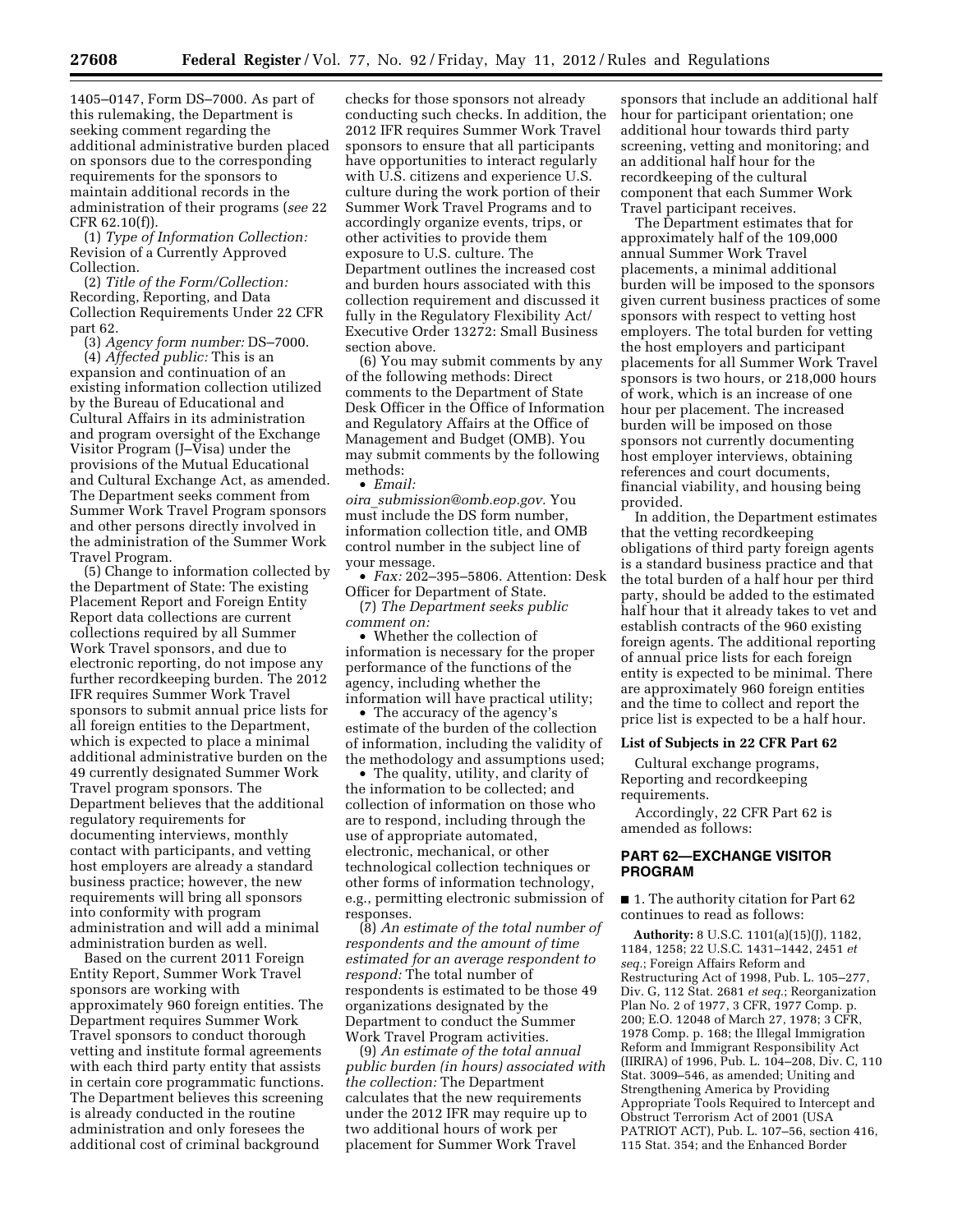Security and Visa Entry Reform Act of 2002, Pub. L. 107–173, 116 Stat. 543.

■ 2. Section 62.32 is revised to read as follows:

#### **§ 62.32 Summer work travel.**

(a) *Introduction.* The regulations in this section (in combination with any other provisions of 22 CFR part 62, as applicable) govern participation in Summer Work Travel programs conducted by Department of Statedesignated sponsors pursuant to the authority granted the Department of State under Public Law 105–277.

(b) *Purpose.* The purpose of this program is to provide foreign college and university students with opportunities to interact with U.S. citizens, experience U.S. culture while sharing their own cultures with Americans they meet, travel in the United States, and work in jobs that require minimal training and are seasonal or temporary in order to earn funds to help defray a portion of their expenses. Employment is of a seasonal nature when the required service is tied to a certain time of the year by an event or pattern and requires labor levels above and beyond existing worker levels. Employment is of a temporary nature when an employer's need for the duties to be performed is a one-time occurrence, a peak load need, or an intermittent need. It is the nature of employers' needs, not the nature of the duties that is controlling.

(c) *Duration of participation.* Summer Work Travel participants are authorized to participate in the Exchange Visitor Program for up to four months during the long break between academic years as determined by the Department of State. Extensions of program participation are not permitted.

(d) *Participant screening and selection.* In addition to satisfying the requirements set forth at § 62.10(a), sponsors are solely responsible for adequately screening and making the final selection. The screening process requires that sponsors (or vetted foreign entities acting on their behalf) at a minimum must:

(1) Conduct and document interviews with potential participants either inperson or by video-conference;

(2) Verify proficiency in conversational English and reading comprehension through either recognized language tests administered by academic institutions or English language schools or through the required documented interviews;

(3) Select applicants who demonstrate their intention to participate in the cultural aspects of the Summer Work Travel Program.

(4) Confirm that at the time of application, applicants (including final year students) are enrolled full-time and pursuing studies at accredited postsecondary, classroom-based, academic institutions physically located outside of the United States and have successfully completed at least one semester, or equivalent, of postsecondary academic study.

(e) *Participant orientation.* In addition to satisfying the requirements set forth at § 62.10(b) and (c), sponsors must provide program participants, prior to participants' departures from their home countries, the following information and/or documentation:

(1) A copy of the Department of State's Summer Work Travel Participant Letter;

(2) A copy of the Department of State's Summer Work Travel Program Brochure;

(3) The Department of State's toll-free help line telephone number;

(4) The sponsor's 24/7 immediate contact telephone number;

(5) Information advising participants of their obligations to notify their sponsors within ten days after they arrive in the United States and within ten days after they initially secure or change residences;

(6) Information advising participants that they may not begin working at initial, replacement, or additional jobs until their sponsors have verified the terms and conditions of such employment and fully vetted their host employers as set forth at paragraph (n) of this section;

(7) For participants with jobs secured prior to departing from selected home countries, documentation explaining the terms and conditions of such jobs and providing information about available housing and transportation to and from work;

(8) Information explaining the cultural component of the Summer Work Travel Program, including guidance on how to best experience U.S. culture and/or descriptions of cultural opportunities arranged by the sponsor; and

(9) Information explaining that sponsors will terminate the programs of participants who fail to comply with enumerated program regulations (i.e., reporting their arrivals, reporting changes of residence, not starting work at unverified jobs, responding to sponsor monthly outreach/monitoring efforts).

(f) *Cultural exchange.* (1) Sponsors must ensure that all participants have opportunities to work alongside U.S. citizens and interact regularly with U.S. citizens to experience U.S. culture

during the workday portion of their Summer Work Travel programs; and

(2) Sponsors must ensure that all participants have opportunities to engage in cultural activities or events outside of work by planning, initializing, and carrying out events or other activities that provide participants' exposure to U.S. culture.

(g) *Participant placement.*  (1) Sponsors and third parties acting on their behalf may not pay or otherwise provide any incentive to employers to accept program participants for job placements with such employers.

(2) Sponsors must confirm initial, replacement, and additional jobs placements of all Summer Work Travel Program participants before participants may start work by verifying, at a minimum, the terms and conditions of such employment and fully vetting their host employers as set forth at paragraph (n) of this section. Once participants have arrived in the United States and identified initial, replacement, or additional jobs, sponsors must vet such jobs within 72 hours.

(3) Sponsors must not pose obstacles to job changes, but must offer reasonable assistance to participants wishing to change jobs regardless of whether their jobs were secured by the sponsors (direct-placed) or by the participants (self-placed).

(4) Sponsors may place participants only in jobs that:

(i) Are seasonal or temporary as defined in paragraph (b) of this section; and

(ii) Provide opportunities for regular communication and interaction with U.S. citizens and allow participants to experience U.S. culture.

(5) Sponsors may not place participants in jobs:

(i) That require licensing;

(ii) That are on the program exclusion list set forth at paragraph (h) of this section; or

(iii) For which there is another specific J visa category (e.g., Camp Counselor, Trainee, Intern).

(6) Sponsors may not place participants with staffing agencies unless the placements meet the following three criteria:

(i) Participants must be employees of and paid by the staffing agencies;

(ii) Staffing agencies must provide full-time, primary, on-site supervision of the participants;

(iii) Staffing agencies must effectively control the work sites, e.g., have handson management responsibility for the participants.

(7) Sponsors may not place participants with employers that fill non-seasonal or non-temporary job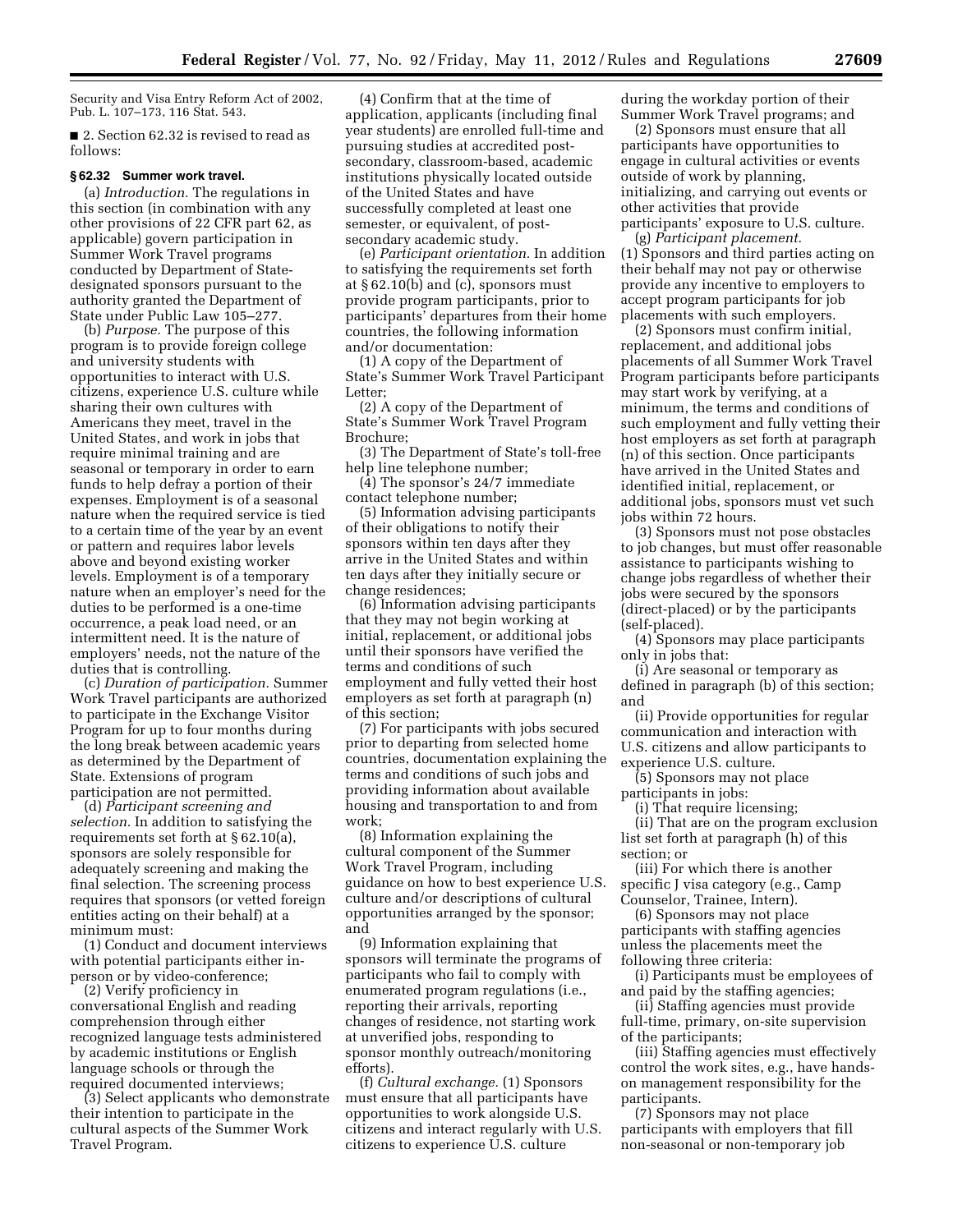openings with exchange visitors with staggered vacation schedules.

(8) Sponsors must use extra caution when placing students in positions at employers in lines of business that are frequently associated with trafficking persons (e.g., modeling agencies, housekeeping, janitorial services).

(9) Sponsors must consider the availability of suitable, affordable housing (e.g., that meets local codes and ordinances) and reliable, affordable, and convenient transportation to and from work when making job placements.

(i) If employers do not provide or arrange housing and/or transportation, or if participants decline employerprovided housing or transportation, sponsors must actively and immediately assist participants with arranging appropriate housing and transportation.

(ii) If employers provide housing and/ or transportation to and from work, job offers must include details of all such arrangements, including the cost to participants; whether such arrangements deduct such costs from participants' wages; and the market value of housing and/or transportation in accordance with the Fair Labor Standards Act regulations set forth at 29 CFR part 531, if they are considered part of the compensation packages.

(10) For participants who are nationals of non-Visa Waiver Program countries and participants who are nationals of Visa Waiver Program countries with job placements screened in advance by the sponsors (direct placement) or jobs found by the participants (self-placement), prior to issuing Form DS–2019, sponsors must vet the potential employers as set forth at paragraph (n) of this section, confirm the terms and conditions of the job offers, and input complete and correct data into the Student and Exchange Visitor Information System (SEVIS) pursuant to the requirements set forth in § 62.70(f).

(11) Sponsors of applicants who are nationals of Visa Waiver Program countries and who have not secured jobs prior to departing from their home countries must:

(i) Ensure that such participants receive pre-departure information that explains how to seek employment and secure lodging in the United States, and clearly identifies the criteria for appropriate jobs set forth at paragraph (g) of this section and the categories of employment and positions that are on the program exclusion list set forth at paragraph (h) of this section;

(ii) Ensure that such participants have sufficient financial resources to support themselves during their searches for employment;

(iii) Assist participants who have not found suitable employment within one week of commencing their job searches;

(iv) Instruct participants of their obligation to notify their sponsors when they obtain job offers (and that they cannot start such jobs until the sponsors vet them); and

(v) Promptly (i.e., within 72 hours) confirm the initial jobs of such participants, at a minimum, by verifying the terms and conditions of such employment and fully vetting their host employers as set forth at paragraph (n) of this section.

(h) *Program exclusions.* Sponsors must not place participants:

(1) In positions that could bring notoriety or disrepute to the Exchange Visitor Program;

(2) In sales positions that require participants to purchase inventory that they must sell in order to support themselves;

(3) In domestic help positions in private homes (e.g., child care, elder care, gardener, chauffeur);

(4) As pedicab or rolling chair drivers or operators;

(5) As operators or drivers of vehicles or vessels for which drivers' licenses are required regardless of whether they carry passengers or not;

(6) In positions related to clinical care that involves patient contact;

(7) In any position in the adult entertainment industry (including, but not limited to jobs with escort services, adult book/video stores, and strip clubs);

(8) In positions requiring work hours that fall predominantly between 10:00 p.m. and 6:00 a.m.;

(9) In positions declared hazardous to youth by the Secretary of Labor at Subpart E of 29 CFR part 570;

(10) In positions that require sustained physical contact with other people and/or adherence to the Centers for Disease Control and Prevention's Universal Blood and Body Fluid Precautions guidelines (e.g., body piercing, tattooing, massage, manicure);

(11) In positions that are substantially commission-based and thus do not guarantee that participants will be paid minimum wage in accordance with federal and state standards;

(12) In positions involved in gaming and gambling that include direct participation in wagering and/or betting;

(13) In positions in chemical pest control, warehousing, catalogue/online order distribution centers;

(14) In positions with travelling fairs or itinerant concessionaires;

(15) In positions for which there is another specific J category (e.g., camp counselor, intern, trainee); or

(16) After November 1, 2012, in positions in the North American Industry Classification System's (NAICS) Goods-Producing Industries occupational categories industry sectors 11, 21, 23, 31–33 numbers (set forth at *[http://www.bls.gov/iag/tgs/](http://www.bls.gov/iag/tgs/iag_index_naics.htm) iag*\_*index*\_*[naics.htm\).](http://www.bls.gov/iag/tgs/iag_index_naics.htm)* 

(i) *Participant compensation.* (1) Sponsors must inform program participants of Federal, State, and Local Minimum Wage requirements, and ensure that at a minimum, participants are compensated at the higher of:

(i) The applicable Federal, State, or Local Minimum Wage (including overtime); or

(ii) Pay and benefits commensurate with those offered to their similarly situated U.S. counterparts.

(2) Sponsors must demonstrate that participants are also compensated according to the above standards in the following (and similar) situations:

(i) The host employers provide housing and/or transportation as part of participants' compensation, but the compensation package does not explain that the lower hourly wage reflects such benefits; or

(ii) The employers compensate participants on a ''piece'' basis (e.g., number of rooms cleaned). If at the end of each pay period, the participant's earnings under the piece rate do not equal at least the amount the participant would have earned had the participant been paid the predominant local wage as provided in subparagraph (1), the participant's pay must be supplemented at that time so that the participant's earnings are at least as much as the required local wage as provided in subparagraph (1).

(3) Sponsors must ensure that appropriate assistance is provided to participants on an as-needed basis and that sponsors are available to participants (and host employers) to assist as facilitators, counselors, and information resources.

(j) *Monitoring.* Sponsors must:

(1) Maintain, at a minimum, monthly personal contacts with program participants. Such contact may be inperson, by telephone, or via exchanges of electronic mail (including a response from the participant) and must be properly documented. Sponsors must promptly and appropriately address issues affecting the participants' health, safety, and welfare identified through such contacts; and

(2) Provide appropriate assistance to participants on an as-needed basis and be available to participants (and host employers) to assist as facilitators, counselors, and information resources.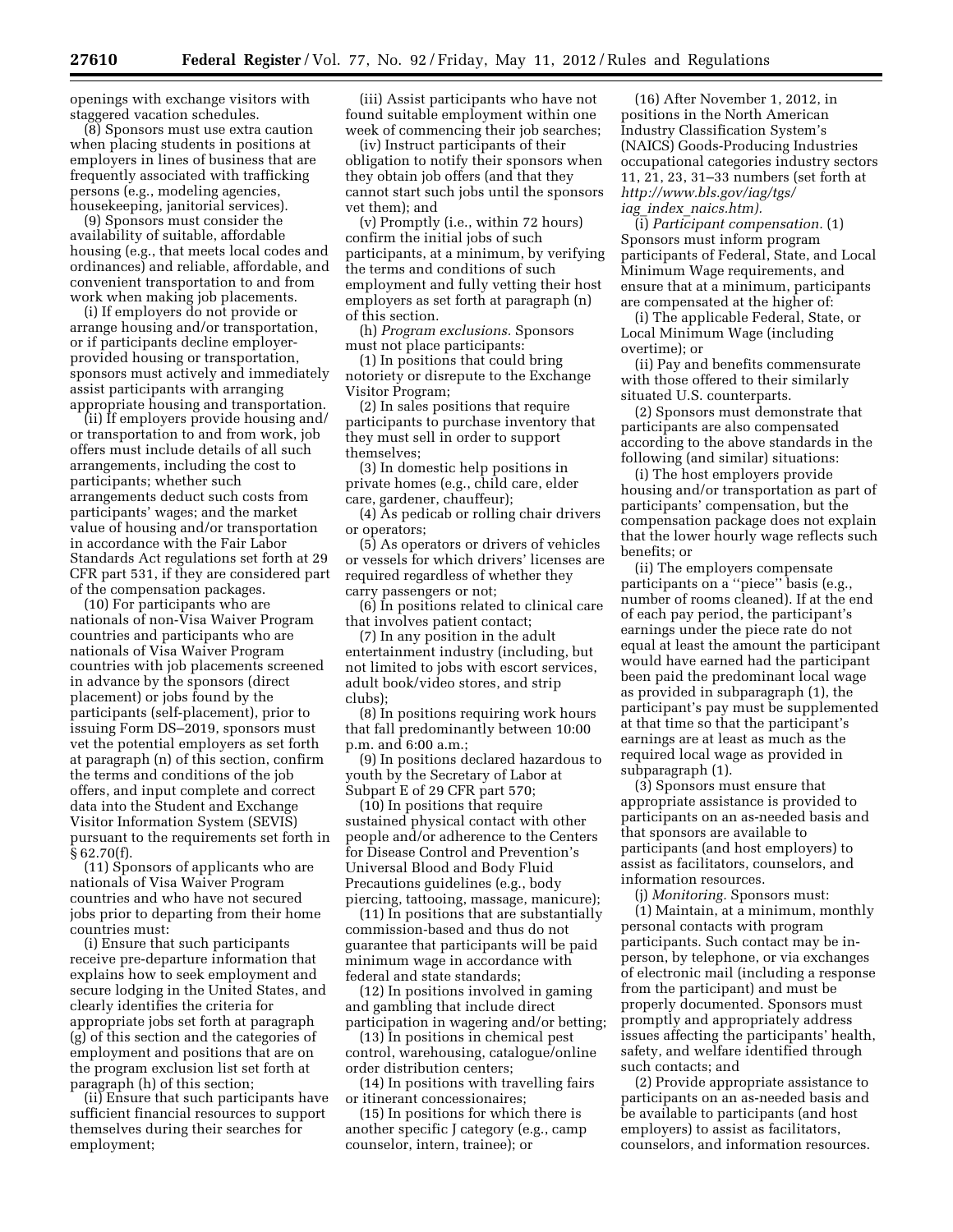(k) *Internal controls.* Sponsors must utilize organization-specific standard operating procedures for training and supervising all organization employees. In addition, sponsors must establish internal controls to ensure that employers and/or foreign entities comply with the terms of agreements with such third parties involved in the administration of the sponsors' exchange visitor programs (i.e., affect the core programmatic functions).

(l) *Sponsors' use of third parties.* (1) If sponsors utilize foreign third party entities to assist in fulfilling the core programmatic functions of screening and orientation that may be conducted outside the United States, they must first obtain written and executed agreements with such third parties. For the purpose of this section, U.S. entities operating outside the United States (or its possessions or territories) are considered foreign entities. At a minimum, these written agreements must:

(i) Outline the obligations and full relationship between the sponsors and such third parties on all matters involving the administration of the sponsors' exchange visitor programs;

(ii) Delineate the parties' respective responsibilities;

(iii) Include annually updated price lists for Summer Work Travel Programs marketed by the foreign entities including itemizations of all costs charged to participants;

(iv) Contain representations that such foreign entities will not engage in, permit the use of, or otherwise cooperate or contract with other third parties (including staffing or employment agencies or subcontractors) for the purpose of outsourcing any core programmatic functions of screening and orientation covered by the agreement; and

(v) Confirm that the foreign entities agree not to pay or provide incentives to employers in the United States to accept program participants for job placements.

(2) If sponsors utilize domestic third party entities to assist in fulfilling the core programmatic functions of orientation and promoting mutual understanding, they must first obtain written and executed agreements with such third parties. Domestic third parties engaged by sponsors may not engage or subcontract any other parties to assist in fulfilling these core programmatic functions. Only host employers may assist in providing orientation to program participants. At a minimum, these written agreements must:

(i) Outline the obligations and full relationship between the sponsors and

such third parties on all matters involving the administration of the sponsors' exchange visitor programs; and

(ii) Delineate the parties' respective responsibilities.

(m) *Vetting third party foreign entities.* Sponsors must undertake appropriate due diligence in the review of potential overseas agents or partners (i.e., foreign entities) who assist in fulfilling the sponsors' core programmatic functions that may be conducted outside the United States (i.e., screening and orientation) and must, at a minimum, annually review and maintain the following documentation for potential or existing foreign entities:

(1) Proof of business licensing and/or registration to enable them to conduct business in the venue(s) where they operate;

(2) Disclosure of any previous bankruptcy and of any pending legal actions or complaints against such an entity on file with local authorities;

(3) Written references from three current business associates or partner organizations;

(4) Summary of previous experience conducting J–1 Exchange Visitor Program activities;

(5) Criminal background check reports (including original and English translations) for all owners and officers of the organizations;

(6) A copy of the sponsor-approved advertising materials the foreign entities intend to use to market the sponsors' programs (including original and English translations); and

(7) A copy of the foreign entity's notarized recent financial statements.

(n) *Vetting domestic third party entities.* Annually, sponsors must undertake appropriate due diligence in the vetting of domestic third parties who assist in the promotion of mutual understanding and potential host employers.

(1) Sponsors must ensure that third parties assisting in promoting mutual understanding (i.e., providing opportunities for participants to engage in cultural activities) are reputable individuals or organizations that are qualified to perform the activities agreed to and that they have sufficient liability insurance, if appropriate. All third parties that are registered business entities must be vetted according to the host employer procedures set forth in paragraphs (n)(2)(i) through (iii) of this section.

(2) Sponsors must ensure that potential host employers are legitimate and reputable businesses by, at a minimum:

(i) Making direct contact in person or by telephone with potential employers to verify the business owners' and/or managers' names, telephone numbers, email addresses, street addresses, and professional activities;

(ii) Utilizing publicly available information, for example, but not limited to, state registries, advertisements, brochures, Web sites, and/or feedback from prior participants to confirm that all job offers have been made by viable business entities;

(iii) Obtaining potential host employers' Employer Identification Numbers and copies of their current business licenses; and

(iv) Verifying the potential host employers' Worker's Compensation Insurance Policy or equivalent in each state where a participant will be placed or, if applicable, evidence of that state's exemption from requirement of such coverage.

(3) At the beginning of each placement season, sponsors must confirm:

(i) The number of job placements available with host employers;

(ii) That host employers will not displace domestic U.S. workers at worksites where they will place program participants; and

(iii) That host employers have not experienced layoffs in the past 120 days and do not have workers on lockout or on strike.

(o) *Host employer cooperation.*  Sponsors may place participants only with host employers that agree to:

(1) Make good faith efforts to provide participants the number of hours of paid employment per week as identified on their job offers and agreed to when the sponsors vetted the jobs;

(2) Pay eligible participants for overtime worked in accordance with applicable State or Federal law;

(3) Notify sponsors promptly when participants arrive at the work sites to begin their programs; when there are any changes or deviations in the job placements during the participants' programs; when participants are not meeting the requirements of their job placements; or when participants leave their positions ahead of their planned departures;

(4) Contact sponsors immediately in the event of any emergency involving participants or any situations that impact their health, safety, or welfare; and

(5) In those instances when the employer provides housing or transportation, agree to provide suitable and acceptable accommodations and/or reliable, affordable, and convenient transportation.